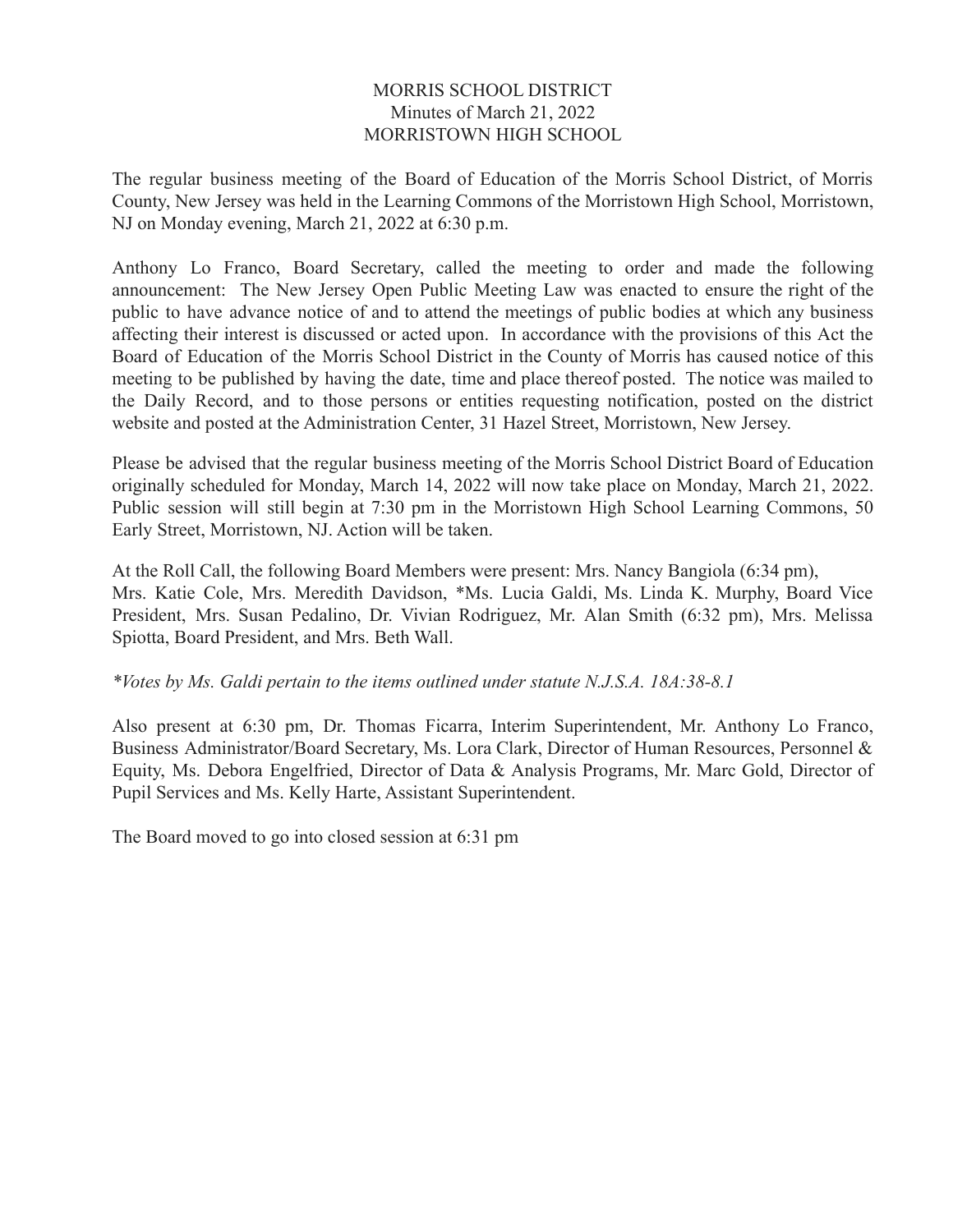### *EXECUTIVE SESSION*

Motion #1 AUTHORIZING EXECUTIVE SESSION

WHEREAS, while the Sen. Byron M. Baer Open Public Meetings Act (N.J.S.A. 10:4-6 et seq.) requires all meetings of the Morris School District Board of Education to be held in public, N.J.S.A. 10:4-12(b) sets forth nine (9) types of matters that may lawfully be discussed in "Executive Session," without the public being permitted to attend, and

WHEREAS, the Board has determined that three (3) issues are permitted by N.J.S.A. 10:4-12(b) to be discussed without the public in attendance and shall be discussed during an Executive Session to be held on , March 21, 2022 at 6:30 P.M, and

WHEREAS, the nine (9) exceptions to open public meetings set forth in N.J.S.A. 10:4-12(b) are listed below, and next to each exception is a box which will be marked when the issues to be privately discussed fall within that exception, and after each exception is a space where additional information that will disclose as much information about the discussion as possible without undermining the purpose of the exception shall be written:

 $\boxtimes$  "(1) Any matter which, by express provision of Federal law, State statute or rule of court shall be rendered confidential or excluded from public discussion." The nature of the matter, described as specifically as possible without undermining the need for confidentiality are: Student Matters

 $\Box$  "(2) Any matter in which the release of information would impair a right to receive funds from the federal government." The nature of the matter, described as specifically as possible without undermining the need for confidentiality is:

 $\Box$  "(3) Any material the disclosure of which constitutes an unwarranted invasion of individual privacy such as any records, data, reports, recommendations, or other personal material of any educational, training, social service, medical, health, custodial, child protection, rehabilitation, legal defense, welfare, housing, relocation, insurance and similar program or institution operated by a public body pertaining to any specific individual admitted to or served by such institution or program, including but not limited to information relative to the individual's personal and family circumstances, and any material pertaining to admission, discharge, treatment, progress or condition of any individual, unless the individual concerned (or, in the case of a minor or incompetent, his guardian) shall request in writing that the same be disclosed publicly." The nature of the matter, described as specifically as possible without undermining the need for confidentiality is:

 $\Box$  "(4) Any collective bargaining agreement, or the terms and conditions of which are proposed for inclusion in any collective bargaining agreement, including the negotiation of terms and conditions with employees or representatives of employees of the public body." The collective bargaining contract(s) discussed are between (1) the Board and the Morris School District Administrators Association.

 $\Box$  "(5) Any matter involving the purchase lease or acquisition of real property with public funds, the setting of bank rates or investment of public funds where it could adversely affect the public interest if discussion of such matters were disclosed." The nature of the matter, described as specifically as possible without undermining the need for confidentiality is: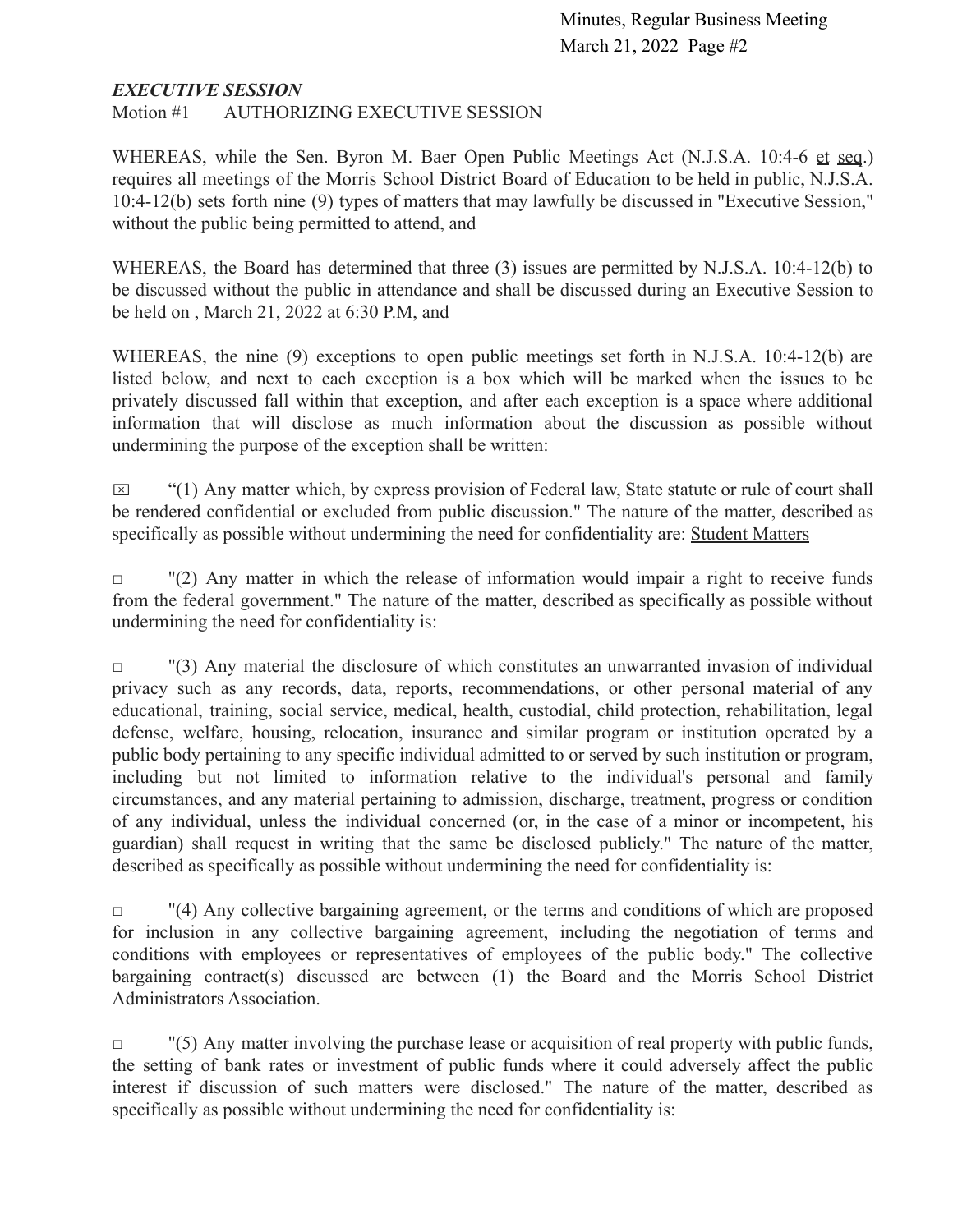$\Box$  "(6) Any tactics and techniques utilized in protecting the safety and property of the public provided that their disclosure could impair such protection. Any investigations of violations or possible violations of the law." The nature of the matter, described as specifically as possible without undermining the need for confidentiality is:

□ "(7) Any pending or anticipated litigation or contract negotiation in which the public body is or may become a party. Any matters falling within the attorney-client privilege, to the extent that confidentiality is required in order for the attorney to exercise his ethical duties as a lawyer." The parties to and docket numbers of each item of litigation and/or the parties to each contract discussed are and the nature of the discussion, described as specifically as possible without undermining the need for confidentiality is:

 $\boxtimes$  "(8) Any matter involving the employment, appointment, termination of employment, terms and conditions of employment, evaluation of the performance, promotion or disciplining of any specific prospective public officer or employee or current public officer or employee employed or appointed by the public body, unless all individual employees or appointees whose rights could be adversely affected request in writing that such matter or matters be discussed at a public meeting." Subject to the balancing of the public's interest and the employee's privacy rights under South Jersey Publishing Co. v. New Jersey Expressway Authority, 124 N.J. 478 (1991), the employee(s) and nature of the discussion, described as specifically as possible without undermining the need for confidentiality are:

□ (9) Any deliberation of a public body occurring after a public hearing that may result in the imposition of a specific civil penalty upon the responding party or the suspension or loss of a license or permit belonging to the responding party as a result of an act of omission for which the responding party bears responsibility." The nature of the matter, described as specifically as possible without undermining the need for confidentiality is:

WHEREAS, the length of the Executive Session is estimated to be sixty (60) minutes after which the public meeting of the Board shall (select one)  $\Box$  reconvene and immediately adjourn or  $\Box$  reconvene and proceed with business where formal action will be taken.

NOW, THEREFORE, BE IT RESOLVED that the Morris School District Board of Education will go into Executive Session for only the above stated reasons; and

BE IT FURTHER RESOLVED that the Board hereby declares that its discussion of the aforementioned subject(s) will be made public at a time when the public's interest in disclosure is greater than any privacy or governmental interest being protected from disclosure.

# **EXECUTIVE SESSION (Motion #1)**

Moved by Mrs. Wall, seconded by Dr. Rodriguez

AYES: Mrs. Cole, Mrs. Davidson, Ms. Galdi, Ms. Murphy, Mrs. Pedalino, Dr. Rodriguez, Mrs. Spiotta, Mrs. Wall NOES: None ABSTAIN: None ABSENT: Mrs. Bangiola, Mr. Smith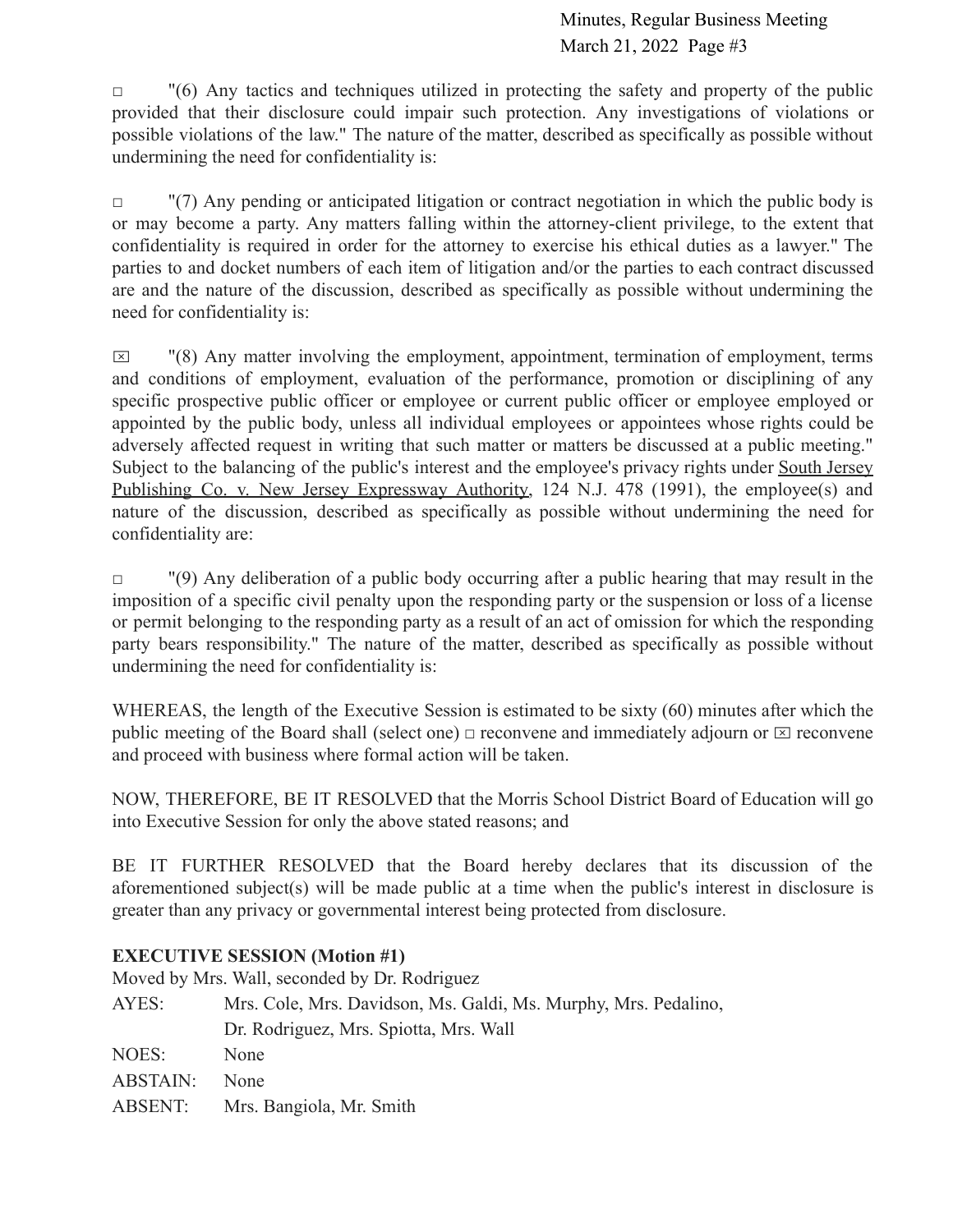At 7:02 pm, Ms. Murphy moved to go into open session and recess. Mr. Smith seconded the motion which was carried unanimously.

Also present, at 7:30 p.m., Mrs. Jennifer Adkins, Director of Community School, Ms. Kiina Dordoni, Director of Bilingual/ELL, K-12, Mr. Rich Ferrone, Directory of Safety and Operations, Mrs. Joan Frederick, Assistant Business Administrator, Mr. Robert Sparano, Assistant Director of Human Resources and Mr. Brian Young, Director of Curriculum.

There were approximately 4 members of the public, staff and local media in attendance.

# **PLEDGE OF ALLEGIANCE**

*Mrs. Spiotta led the Board in the pledge of allegiance.*

### **PRESIDENT'S REPORT**

*Mrs. Spiotta presented former Board member, Mr. Leonard Posey with a plaque, honoring him for his tenure on the Board of Education. Mr. Posey spoke about his time serving the district and community. Dr. Ficarra and several Board members expressed their sentiments to Mr. Posey.*

### **COMMITTEE REPORTS**

### **Student Representatives**

*Ms. Gregor gave a Morristown High School student body update.*

### **SUPERINTENDENT'S REPORT**

*Dr. Ficarra introduced Mr. Andrew Hodulik, Partner with PKF O'Connor Davies auditing firm to present the Synopsis of the district's 2020-2021 Financial Audit.*

*Dr. Ficarra led the 2022-2023 Preliminary Budget presentation, with Mr. Lo Franco, Mr. Young, Ms. Harte, Ms. Clark, Mr. Gold and Ms. Dordoni following.*

*Questions and comments were taken from the Board.*

# **COMMITTEE REPORTS Cont'd**

# **Curriculum**

*Mrs. Pedalino highlighted the following topic(s) discussed:*

- ➢ *MSD Data into Action*
- ➢ *Approval of NSBE Jr. K-5*

### **Finance**

*Mrs. Murphy highlighted the following topic(s) discussed:*

- ➢ *AH Environmental update*
- ➢ *Facility assessments by architects*
- ➢ *2022-2023 Budget Development*
- ➢ *Community School grants*
- ➢ *MEF Donations*
- ➢ *2020-2021 Audit synopsis*
- ➢ *E-Rate Contracting*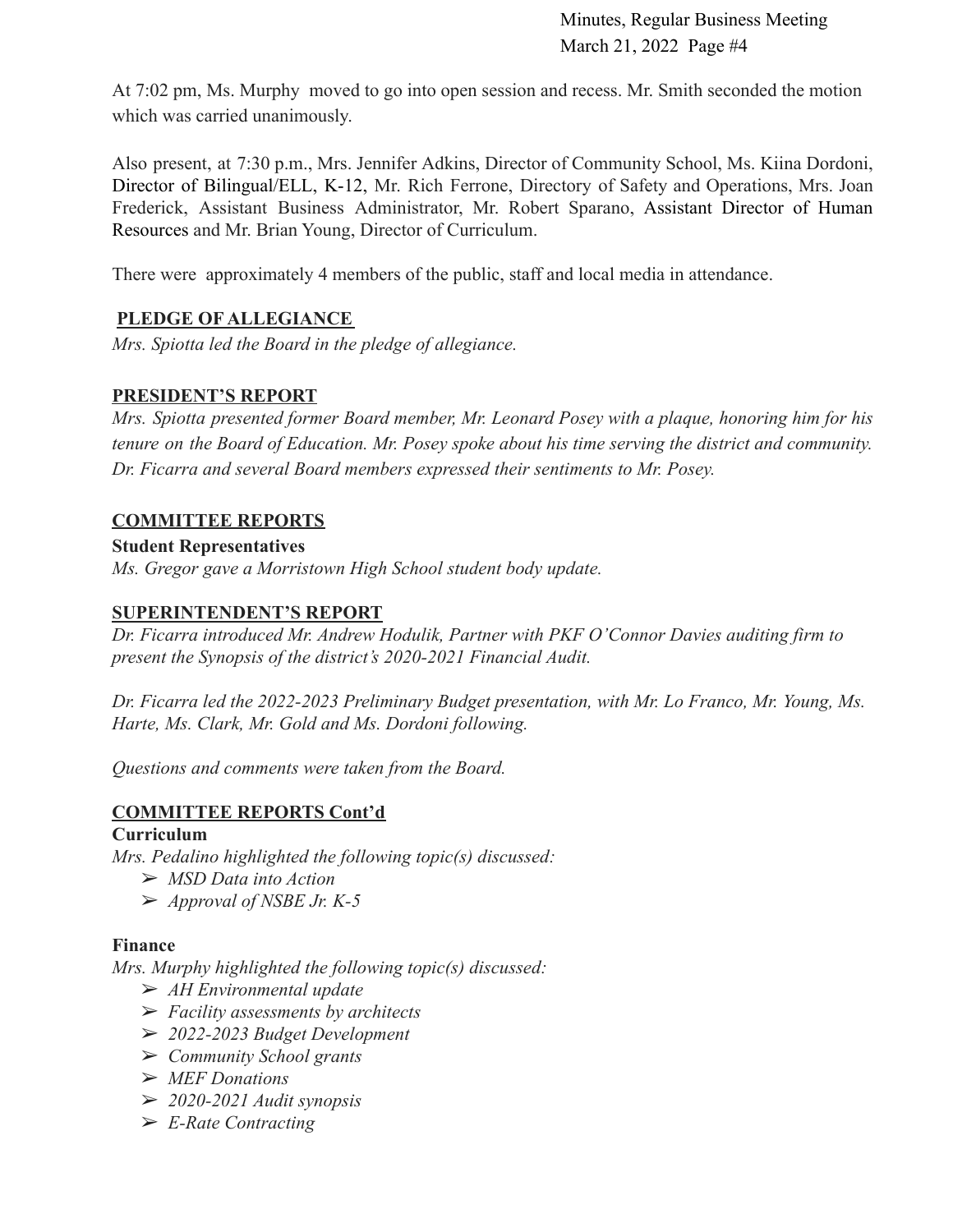➢ *Transportation updates*

➢ *Facility Use revised board policy*

### **Human Resources**

*Mr. Smith reported/highlighted the following was discussed:*

➢ *Professional Development for self care and stress management*

# **Policy**

*Mrs. Wall reported the committee discussed:*

- ➢ *Revisions for Athletic Competition policy*
- ➢ *Revisions for Extra-curricular activities policy*

# **Morris Plains**

*Ms. Galdi reported the following updates:*

- ➢ *Morris Plains Superintendent, Mark Maire, will be receiving a 'Friends of Education' award from the Morris Council of Education Association for his dedication to education in Morris County.*
- ➢ *Borough of Morris Plains presented Mr. Maire with a key to the town for all he has given to the students and community.*

# **Morris Educational Foundation (MEF) Update**

*Mrs. Cole shared the following:*

- ➢ *MEF Scholarship applications are open for MHS students class of 2022*
- ➢ *Salute to Teachers will be held on April 24, 2022 with special recognition to Mrs. Ann Rhines who served the students and community for over 60 years as a teacher and Board of Education Member.*

# **Board Governance**

*Mrs. Davidson reported the following topics were discussed:*

- ➢ *Reviewed Board self-evaluation*
- ➢ *Setting Board goals*
- ➢ *Continuing Board recognition*
- ➢ *50th Anniversary celebration of the district's merger*

# **PUBLIC COMMENT**

*No members of the public came forward*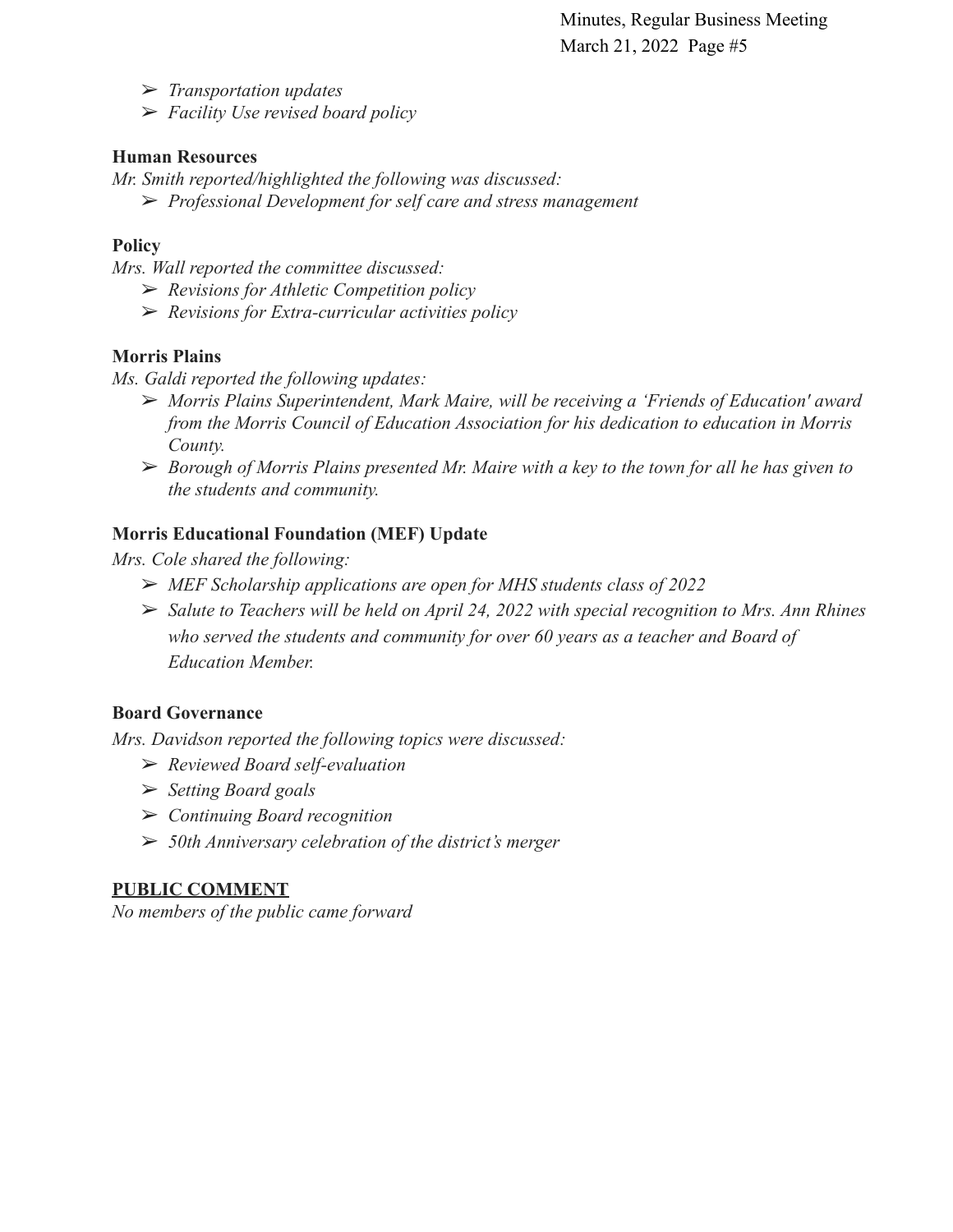#### **BUSINESS PORTION OF THE MEETING**

# *DISTRICT*

# **MINUTES**

Motion #1 that upon the recommendation of the Interim Superintendent, the Board of Education, approve executive session minutes from the regular business meeting of:

February 28, 2022

Motion #2 that upon the recommendation of the Interim Superintendent, the Board of Education, approve minutes from the regular business meeting of:

February 28, 2022

### **MINUTES (Motions #1-2)**

Moved by Ms. Murphy, seconded by Mrs.Wall

AYES: Mrs. Bangiola, Mrs. Cole, Mrs. Davidson, Ms. Galdi, Mrs. Pedalino, Dr. Rodriguez, Mr. Smith, Mrs. Wall, Ms. Murphy, Mrs. Spiotta NOES: None ABSTAIN: None ABSENT: None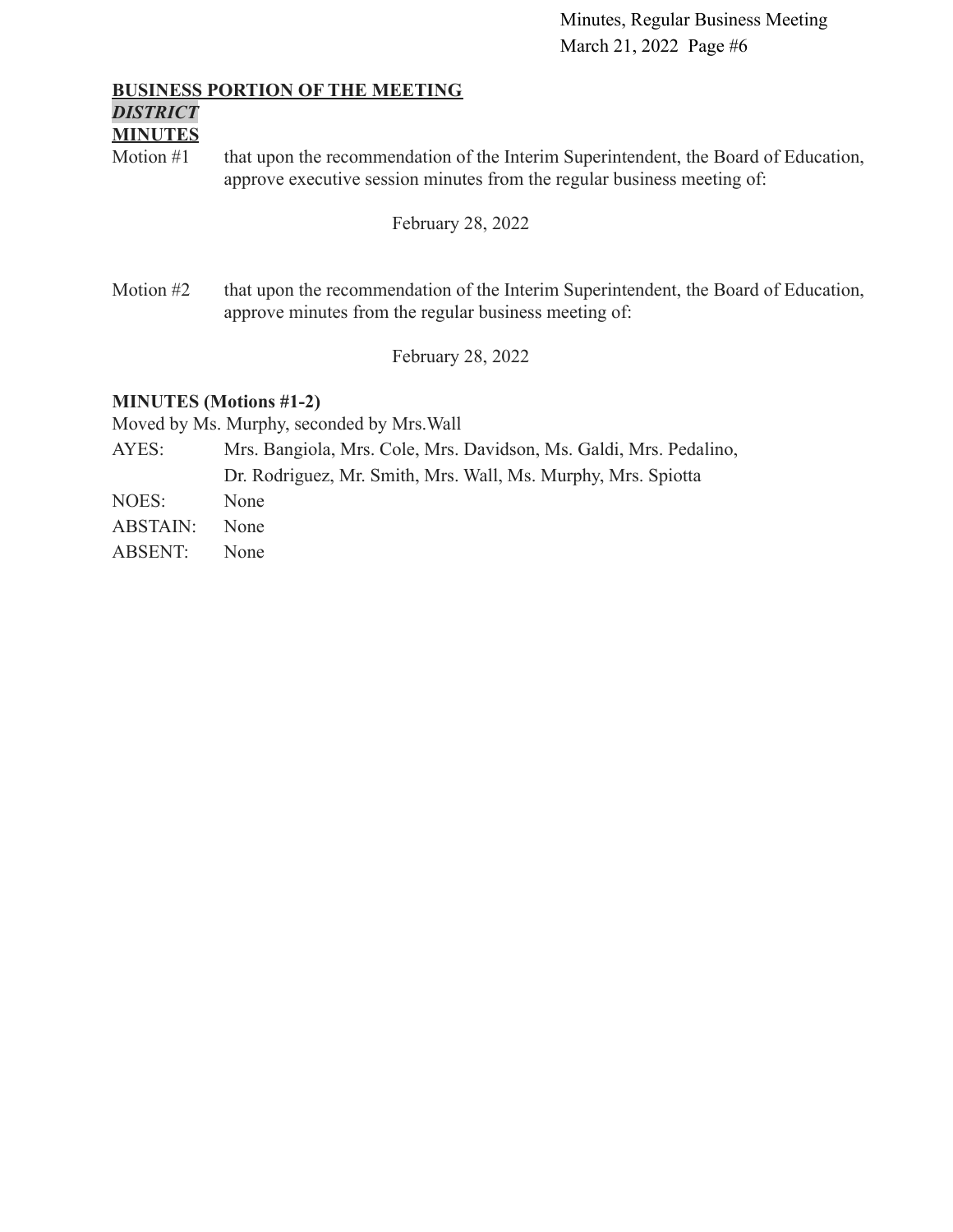# **POLICY** *DISTRICT FIRST READING*

Motion #1 that upon the recommendation of the Interim Superintendent, the Board of Education approve for first reading the following new/revised bylaws/policies/regulations:

> [2431 Athletic Competition](https://drive.google.com/file/d/1LmOawvT-oRI4H_1IKEaBG97W3ykBFQuA/view?usp=sharing) [2430 Extra-Curricular Activities](https://drive.google.com/file/d/13HJ7AHkN9EqYbHJa7gwzJQLY1GN56-2e/view?usp=sharing)

# *DISTRICT*

### *SECOND READING*

Motion #2 that upon the recommendation of the Interim Superintendent, the Board of Education approve for second reading the following new/revised bylaws/policies/regulations:

> [0146 Board Member Authority](https://drive.google.com/file/d/14BRwRgvT29NLzMLcOiUURXwyqpKybDu1/view?usp=sharing) [0169.02 Board Member Use of Social Networks](https://drive.google.com/file/d/1dPnhYH5XKOgB3w0Asii7QdiWYZlwHQ4X/view?usp=sharing) [1220 Employment of CSA](https://drive.google.com/file/d/1Aw_xKDM7Gjqlu28pyARsVuxuTkSqaIv_/view?usp=sharing) [1240 Evaluation of Superintendent](https://drive.google.com/file/d/1S8dxQ0f9fT2E595oBmfJ6EMWv0mcvobI/view?usp=sharing) [1310 Employment of School Bus. Admin](https://drive.google.com/file/d/1pGvOKIfwpvJtsbseAbMhdheBHeHMSbc4/view?usp=sharing) [1613 Disclosure and Review of Applicant's Employment History](https://drive.google.com/file/d/18SiGV7AuWBE0l6v8PxdQBfH2op4pynl7/view?usp=sharing) [1642 Earned Sick Leave Law](https://drive.google.com/file/d/1UUEnbeVnZ9mgfPmhkrxqYqr9THpv-UxO/view?usp=sharing) [3233 Political activities](https://drive.google.com/file/d/1IsjzWTNP5L_Dlf98UJbuPOIlNoZ5oF4N/view?usp=sharing) [2622 Student Assessment](https://drive.google.com/file/d/1_7bc43jEK_Ja1zwGqcaAEcmfLMoHp9e0/view?usp=sharing) [8465 Bias and Bias Related Acts](https://drive.google.com/file/d/1bcWaiZ3uF04GHfj1yjFcPzAGxg6MGVz_/view?usp=sharing)

# *DISTRICT*

# *ABOLISH*

Motion #3 that upon the recommendation of the Interim Superintendent, the Board of Education abolish the following new/revised bylaws/policies/regulations:

1146 Affirmative Action Program (old version - correct version is #1140 from 2019)

### **POLICY (Motions #1-3)**

Moved by Ms. Murphy, seconded by Mrs.Wall

AYES: Mrs. Bangiola, Mrs. Cole, Mrs. Davidson, Ms. Galdi, Mrs. Pedalino, Dr. Rodriguez, Mr. Smith, Mrs. Wall, Ms. Murphy, Mrs. Spiotta

- NOES: None ABSTAIN: None
- ABSENT: None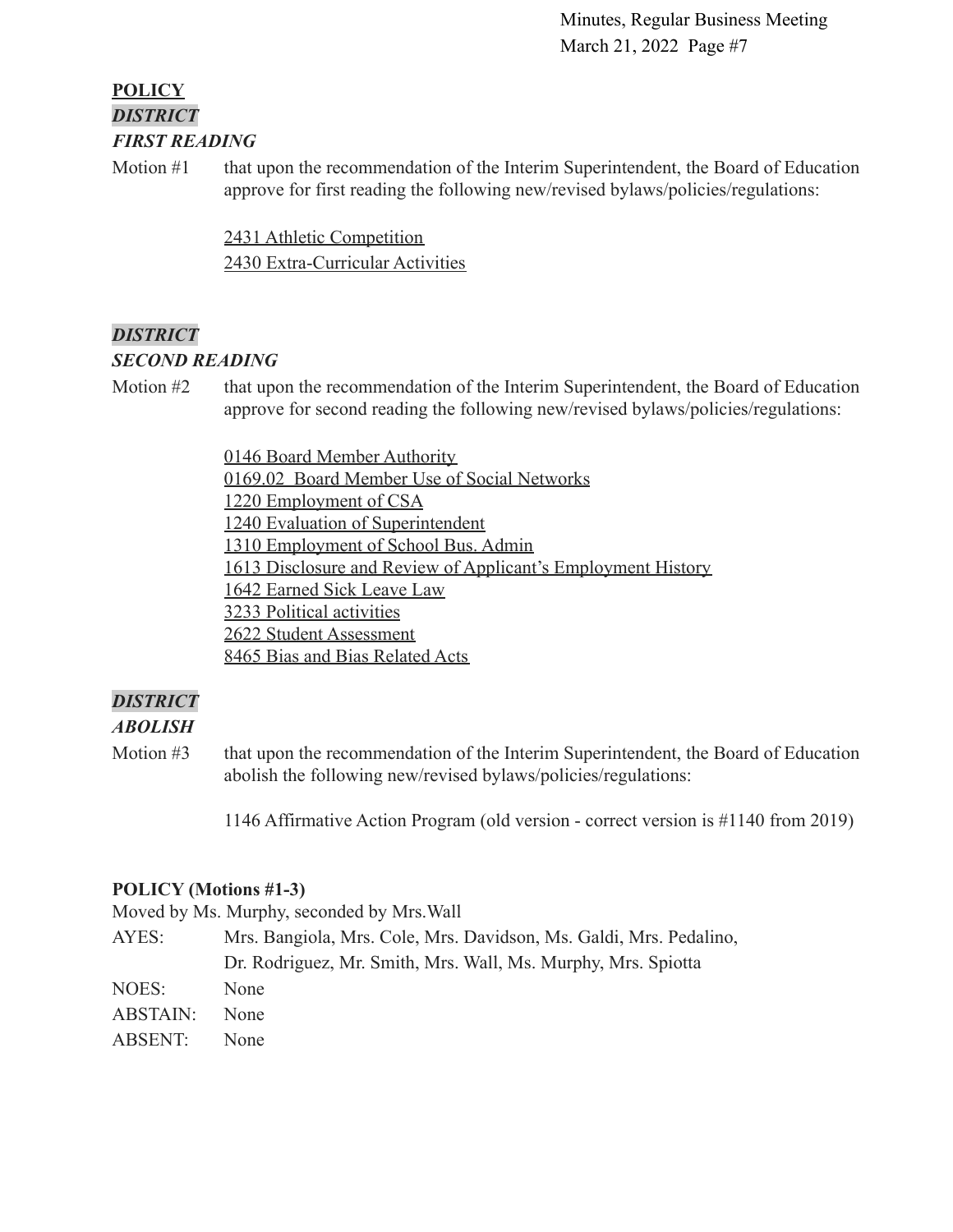# **EDUCATIONAL MATTERS**

### *DISTRICT*

# *HARASSMENT, INTIMIDATION, AND BULLYING REPORT*

Motion #1 that, upon the recommendation of the Interim Superintendent, the Board of Education accept the Harassment, Intimidation, and Bullying report for the period ending, February 28, 2022.

# *PK-8*

# *K-5 NSBE JR. CHAPTER*

| Motion #2              | that, upon the recommendation of the Interim Superintendent, and the          |
|------------------------|-------------------------------------------------------------------------------|
|                        | Board Curriculum Committee, the Board of Education approve the K-5            |
|                        | NSBE Jr. Chapter for the school year 2021-2022:                               |
| Program:               | K-5 NSBE Jr. Chapter                                                          |
| Description:           | The NSBE (National Society of Black Engineers) is a national                  |
|                        | organization with very few chapters in the northeast, especially at the K-5   |
|                        | level. We will continue running the chapters at FMS & MHS and expand by       |
|                        | starting a new chapter at the K-5 level to be held at the Neighborhood House. |
| Dates:                 | March, 2022 - June, 2022                                                      |
| <b>Funding Source:</b> | Local                                                                         |

# *PK-8*

# *CCDBG (CHILDCARE AND DEVELOPMENT BLOCK GRANT) PHASE I RETENTION BONUS GRANT*

Motion #3 that, upon recommendation of the Interim Superintendent, the Board of Education approve the submission and acceptance of the CCDBG Phase I Retention Bonus Grant for the Morris School District Community School Sunrise and Sunset Program, in the amount of \$31,000.00, as awarded below:

> Woodland School - \$6,000.00 Alfred Vail School - \$6,000.00 Hillcrest School - \$3,000.00 Sussex Ave. School - \$3,000.00 Normandy Park School - \$7,000.00 Alexander Hamilton School - \$4,000.00 Thomas Jefferson School - \$2,000.00

# **EXPLANATION:**

The Morris School District Community School Sunrise and Sunset Programs have been awarded seven Child Care and Development Block Grants through the Department of Human Services/Division of Family Development totaling \$31,000.00. This money is to be used to provide each staff member that was hired after September 1, 2021 through January 31, 2022 and remained on the staff roster either in a permanent or substitute capacity with a one-time, \$1,000.00 retention award. This award will be paid through district payroll.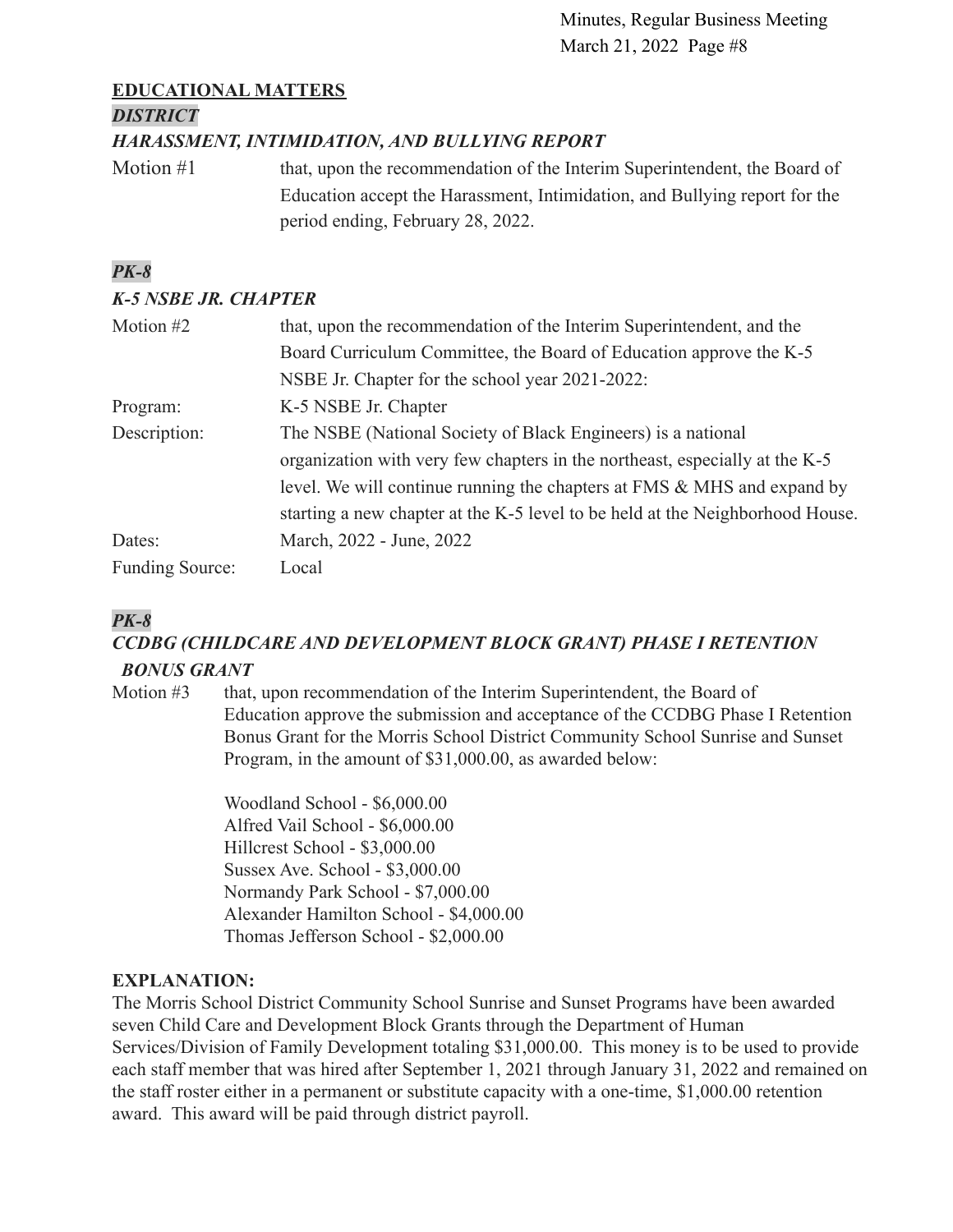*PK-8*

*CCDBG (CHILDCARE AND DEVELOPMENT BLOCK GRANT) PHASE II HIRING BONUS GRANT*

Motion #4 that, upon recommendation of the Interim Superintendent, the Board of Education approve submission of the NJ CCDBG Phase II Hiring Bonus Grant for Morris School District Community School Sunrise and Sunset Program as follows:

| Anticipated number of staff   | 10          |
|-------------------------------|-------------|
| Hiring bonus grant per staff  | \$1,000.00  |
| Total anticipated grant award | \$10,000.00 |

# **EXPLANATION:**

The Morris School District Community School Sunrise and Sunset Programs can apply for seven additional Child Care and Development Block Grants through the Department of Human Services/Division of Family Development. This second round of money is to be used to provide each staff member that was hired after January 31, 2022 and remained on the staff roster either in a permanent or substitute capacity until June 22, 2022, with a one-time, \$1,000.00 hiring award. Staff must complete required training and work a minimum of two days per week to qualify for payment. This award will be paid through district payroll at the end of the school year.

# *DISTRICT*

# *COMMUNITY SCHOOL - ADULT SCHOOL SPRING 2021-2022 (revision)*

Motion #5 that, upon the recommendation of the Interim Superintendent, the the Board of Education approve the following additional course and instructor for the Spring 2022 semester of the Community School Adult School program. Fees paid from collected tuitions. [\(See attached](https://docs.google.com/document/d/1nSqYda4jzKKKeIfhmLA8cAF_cOuXP6oS/edit?usp=sharing&ouid=100328447019194517303&rtpof=true&sd=true) [Educational folder\)](https://docs.google.com/document/d/1nSqYda4jzKKKeIfhmLA8cAF_cOuXP6oS/edit?usp=sharing&ouid=100328447019194517303&rtpof=true&sd=true)

# *DISTRICT*

# *COMMUNITY SCHOOL – SUMMER PROGRAMS 2022*

- Motion #6 that, upon the recommendation of the Interim Superintendent, the Board of Education approve the Community School Summer Plus program for 2022, operating from June 27, 2022 through August 5, 2022 at Frelinghuysen Middle School, with the following included subsection:
	- 1. Leadership for Tomorrow (LFT) a program for students who have completed grades 7, 8, and 9 in June 2022 and are recommended to participate by a teacher or guidance counselor. Enrollment is limited to 15, and students will participate in leadership/service-oriented workshops, assist in classes for younger students and participate in daily program activities.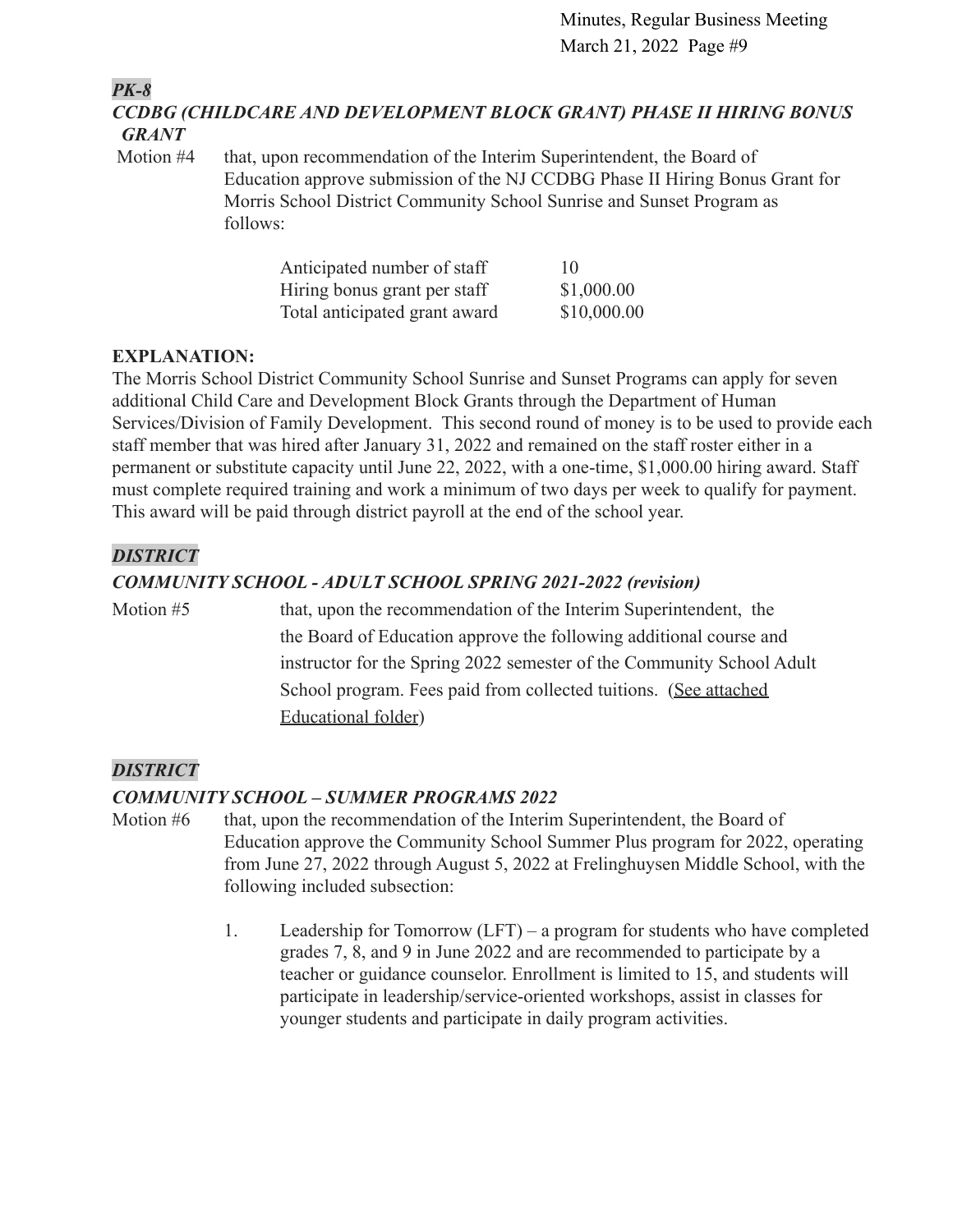#### *DISTRICT COMMUNITY SCHOOL - SUMMER MUSIC ACADEMY 2022*

Motion #7 that, upon the recommendation of the Interim Superintendent, the Board of Education approve the Community School Summer Music Academy Program which will be held from June 27, 2022 through July 22, 2022, for four hours in the morning at Frelinghuysen Middle School. Most string and band instruments including but not limited to violin, cello, trumpet, trombone, saxophone, clarinet, flute, guitar, piano, and percussion instruments will be taught based on registration. Concert Band, Jazz Improvisation and Music Technology classes will be included in the curriculum. All expenses will be paid from collected tuitions.

### *MEF GRANTS*

Motion #8 that, upon the recommendation of the Interim Superintendent, the Board of Education accept monies from the Morris Educational Foundation for the following grants:

| $PK-8$ | Amount   | School   | Project     |
|--------|----------|----------|-------------|
|        | \$35,000 | $K-5$ 's | Science Day |

This grant will fund an interactive and exciting day of Science for all the K-5 students in each of the seven elementary schools. Science Day is a once in a school-year special day that immerses students in STEM activities and provides unique hands-on learning opportunities. Providers will come to each school. Interactive activities will be delivered using various modalities. The providers, under the supervision of the teachers, will alter the specific activities so that they are tailored to the different grade levels and curricular standards. This grant will expose more students to exciting enrichment programs and provide for equity across the district. The providers will be: Stars to Go Planetarium, Mad Science, Traveling Animal Educational Program, Liberty Science Center, and Dinosaurs Rock.

**PK-8** \$2,800 FMS 8th Grade Trip to Philadelphia, PA

Each year, the  $8<sup>th</sup>$  grade at Frelinghuysen takes a culminating trip. This year, in order to avoid an overnight due to the COVID pandemic, they are traveling to Philadelphia for two days, while coming home for the night in between. This trip is a once in a lifetime opportunity for many of the students who have never been to these historic sites before. Because they believe that this is a trip for everyone in the class, they would like to offer financial aid for students who qualify for free and reduced lunch and request such aid. Because of the pandemic, they have not been able to have fundraisers which they have done in the past. Some of the students will require full scholarships in order to attend the trip. It has been calculated that \$2,800.00 will be enough to enable all students to attend.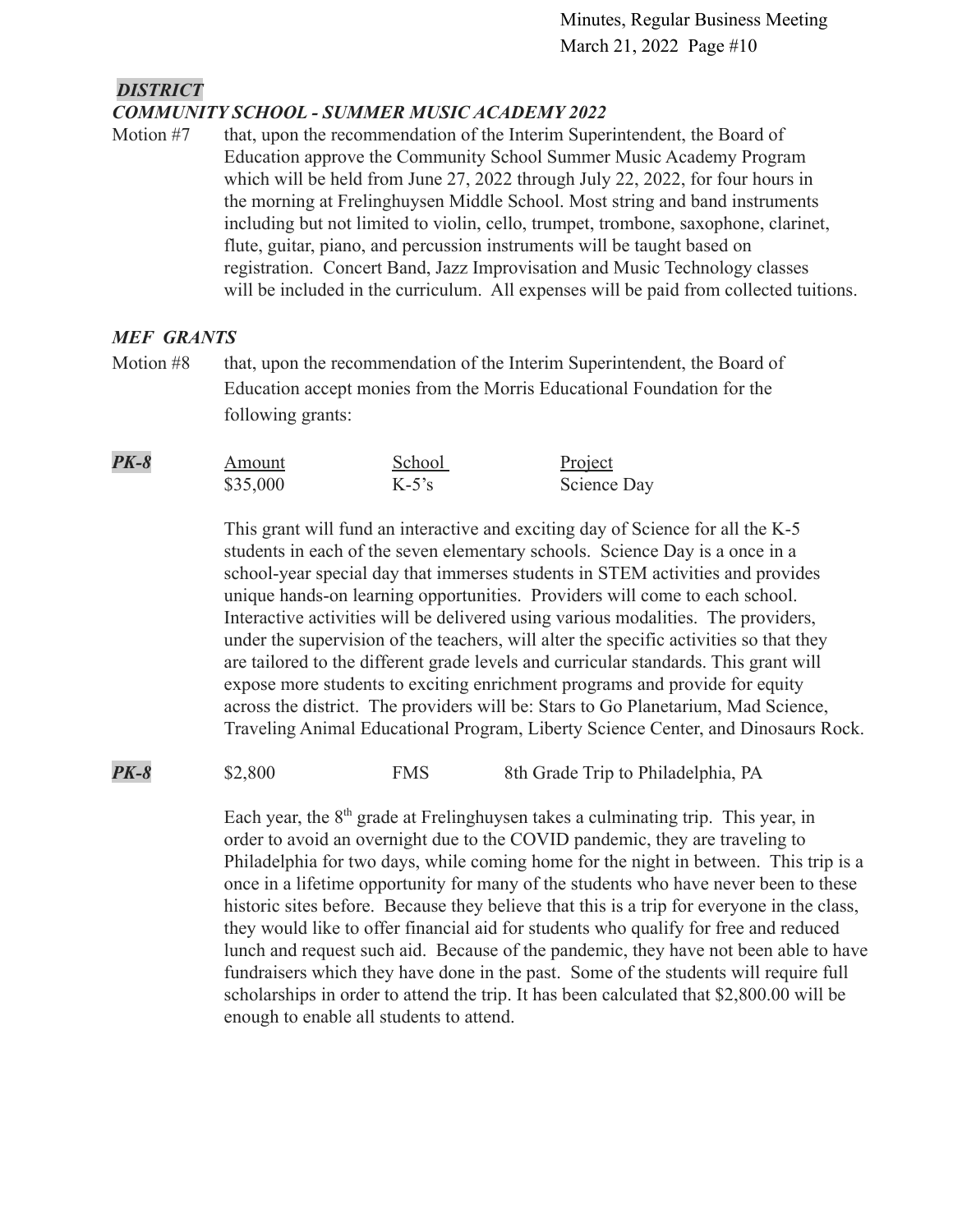*9-12* \$5,000 MHS Wind Band Commission Project

This is a donor-designated grant. The students will work directly with a professional composer to create and premiere and brand new work for the wind band. Commissioning an original work for wind band allows students to explore advanced techniques such as orchestration, texture, arranging, and composing. The composer will first meet with the students to discuss the compositional process and help the students brainstorm different ideas that they would like featured in their composition. The composer will then bring rough drafts of the students' ideas to be performed in class and workshopped further. Using input from the students and director, the composer will finish the piece for final delivery. The students will begin rehearsing the final version of the piece in preparation for a world premiere performance. During this time, they will continue to work with the composer, this time in a masterclass setting reflecting on musical techniques and performance considerations to bring the music to life. The piece will be written to precisely match the talents, emotions, and stories of the MHS students. The composer is Peter Sciaino.

\$46,221 MHS New Athletic Hall

This a grant for new display cases and new wall cases to be purchased and installed at MHS. The hall has needed refurbishing for many years. As a result, our students will be proud of our high school and its athletic displays. We intend to have private donors help the MEF with this large grant.

**DISTRICT** \$32,000 K-12 Cultural Arts for 2022-2023 school year

\$3,000 AV, AH, HC, WD, SX, TJ, NP \$2,000 LLC \$4,000 FMS \$5,000 MHS

# **EDUCATIONAL MATTERS (Motions #1-8)**

Moved by Ms. Murphy, seconded by Mrs. Cole

- AYES: Mrs. Bangiola, Mrs. Cole (Motions #1-7), Mrs. Davidson, Ms. Galdi, Mrs. Pedalino, Dr. Rodriguez, Mr. Smith, Mrs. Wall, Ms. Murphy, Mrs. Spiotta
- NOES: None
- ABSTAIN: Mrs. Cole (Motion #8)
- ABSENT: None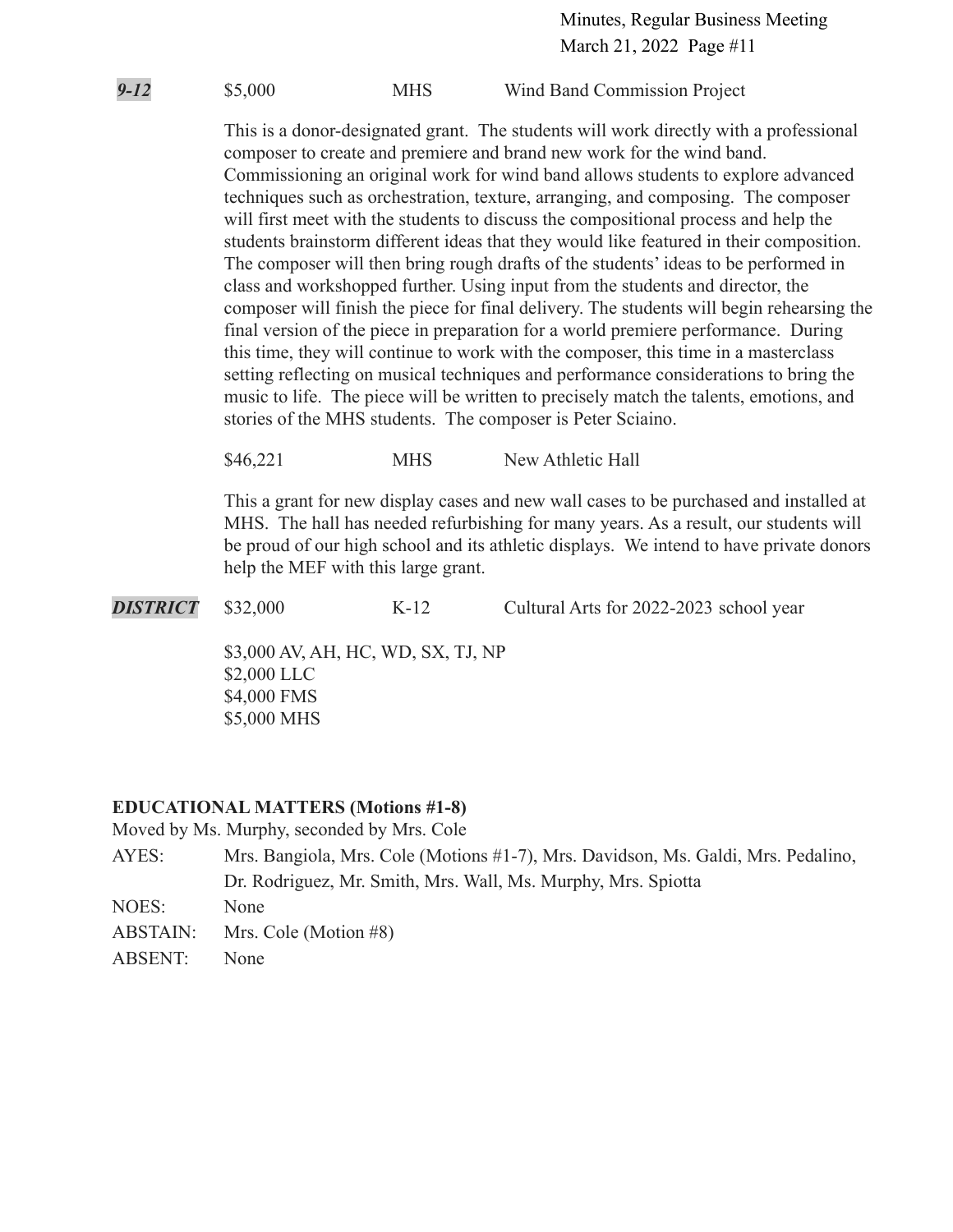# **PUPIL SERVICES**

### *OUT OF DISTRICT ROSTER*

Motion #1 that, upon the recommendation of the Interim Superintendent, the Board of Education approve placements and instructional services for students with disabilities, including those received by the district and those attending schools for which tuition is charged, for the month of March as noted in the detailed listing maintained on file in the Board Secretary's office.

### **EXPLANATION**

Students with IEPs whose needs cannot be met in the programs that exist within the district are placed in outside private and public schools approved by the New Jersey Department of Education for students with disabilities. Attendance is monitored monthly in order to ensure students are enrolled as agreed and the state-mandated contract with each school states that two weeks' notice is required for removal of a student. Case managers make at least two visits per school year for each student enrolled in one of these schools, including one visit that involves the convening of an IEP Team to complete an annual review of the student's IEP. In order to preserve confidentiality, all students are identified only by their local and/or state identification numbers in any listing that is maintained outside the Office of Pupil Services.

# *9-12*

### *STIPULATION OF SETTLEMENT ADDENDUM*

Motion #2 that, upon the recommendation of the Interim Superintendent, the Board of Education approve the addendum to a Stipulation of Settlement resolving a dispute pertaining to student #612480. The Stipulation of Settlement is on file in the office of the Director of Pupil Services.

### **PUPIL SERVICES (Motions #1-2)**

Moved by Ms. Murphy, seconded by Mrs. Pedalino

| AYES:    | Mrs. Bangiola, Mrs. Cole (Motions #2), Mrs. Davidson, Ms. Galdi, Mrs. Pedalino, |
|----------|---------------------------------------------------------------------------------|
|          | Dr. Rodriguez, Mr. Smith, Mrs. Wall, Ms. Murphy, Mrs. Spiotta                   |
| NOES:    | None                                                                            |
| ABSTAIN: | Mrs. Cole (Motion $#1$ )                                                        |
| ABSENT:  | None                                                                            |
|          |                                                                                 |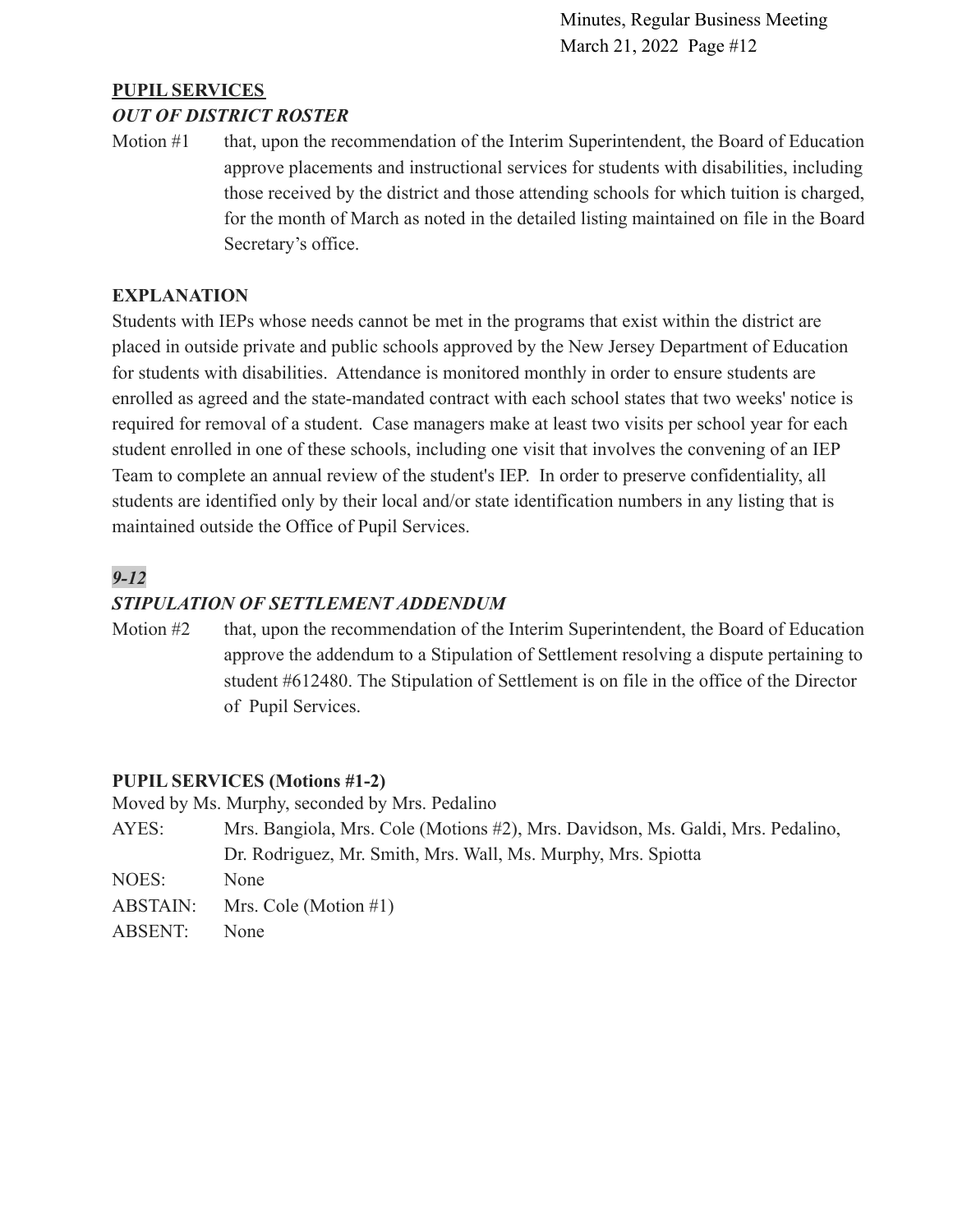### **HUMAN RESOURCES**

### *RESIGNATION(S)/TERMINATION(S)/RETIREMENT(S) 2021-2022*

Motion #1 that, upon the recommendation of the Interim Superintendent, the Board of Education approve the resignation(s), termination(s) and/or retirement(s) of the following staff according to the effective date and reason shown:

| $PK-8$             |              |
|--------------------|--------------|
| Narciso, Martin    | May 1, 2022  |
| $1.0$ Art, FMS     | Retired      |
| $9 - 12$           |              |
| Roth, Alexandra    | May 13, 2022 |
| 1.0 Chemistry, MHS | Resigned     |

# *APPOINTMENT(S) 2021-2022 \*/\*\**

Motion #2 that, upon the recommendation of the Interim Superintendent, the Board of Education approve the appointment of the following to the position/s stated at the annual salary rates and effective date/s shown, and further that the Board of Education approve the submission to the County Superintendent applications for emergency hiring, pending approval of all Human Resource documents and/or requirements and each applicant's attestation that s/he has not been convicted of any disqualifying crime pursuant to the provisions of N.J.S.A. 18a6-7.1 et seq.; 18:39-17 et seq.; 18A:6-4.13 et seq.:

|                                  |                                                  |                       | In Place of:             |
|----------------------------------|--------------------------------------------------|-----------------------|--------------------------|
| <b>PK-8</b>                      |                                                  |                       |                          |
| Bourland, Camille<br>1.0 ABS, HC | \$25,760<br>\$20/hr, 7 hrs/day,<br>184 days/year | $03/14/22 - 06/30/22$ | Employee #5706           |
| Monahan, David                   | \$74,722                                         | 05/23/22-06/30/22     | Moreno, L.               |
| 1.0 School Nurse, LLC            | BA, Step 14                                      |                       | Resigned                 |
| Saenz de Viteri, Sibila          | \$63,072                                         | $11/17/21 - 06/30/22$ | Employee #5864           |
| 1.0 Guidance Counselor, FMS      | MA, Step 3                                       |                       | <b>LEAVE REPLACEMENT</b> |
| $9 - 12$                         |                                                  |                       |                          |
| Lavender, Raymond                | \$60,372                                         | 05/16/22-06/30/22     | Demopoulos, A.           |
| 1.0 School Social Worker, PS     | MA, Step 2                                       |                       | Resigned                 |
| Novak, Zachary                   | \$66,409                                         | 03/01/22-06/30/22     | Nicholson, D.            |
| 1.1 Athletic Trainer, MHS        | MA, Step 2                                       | (Revised dates)       | Resigned                 |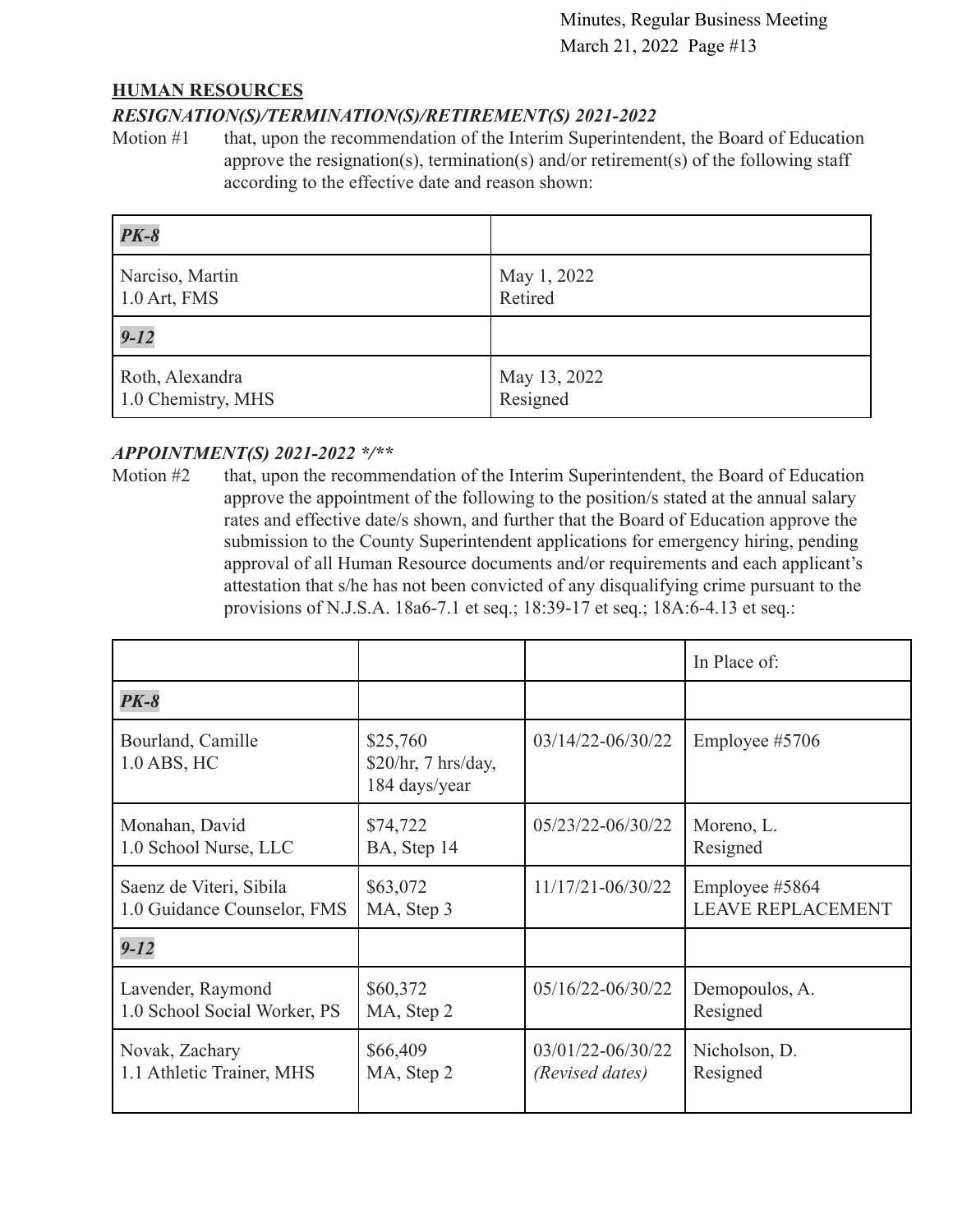| Sadr, Ramin<br>1.0 Spec. Ed. Math, MHS                 | \$71,002<br>MA, Step 11                                     | 03/28/22-06/30/22<br><b>TBD</b> | Pino, S.<br>Resigned |
|--------------------------------------------------------|-------------------------------------------------------------|---------------------------------|----------------------|
| <b>DISTRICT</b>                                        |                                                             |                                 |                      |
| Anchundia, Marjorie<br>1.0 Bus Driver, Transportation  | \$32,400<br>(\$30/hr, 6 hrs/day,<br>180 days/year)          | 03/30/22-06/30/22               | Est. 07/20/20        |
| Prudencio, Esmeralda ®<br>1.0 Bus Aide, Transportation | \$13,500<br>$(\$20/hour, 5$<br>hours/day, 180<br>days/year) | 04/01/22-06/30/22               | Est. $07/20/20$      |
| Ramirez, Luz<br>1.0 Bus Aide, TRANS                    | \$13,500<br>\$15/hr, 6 hrs/day,<br>180 days/year            | 03/07/22-06/30/22               | Est. 07/20/20        |

\* Pending probationary period

\*\* Pending completion of paperwork

### *DISTRICT*

### *SUBSTITUTE APPOINTMENTS 2021-2022*

Motion #3 that, upon the recommendation of the Interim Superintendent, the Board of Education approve the following name(s) be added to the list of substitutes, and approve all Morris School District Substitute Teachers to also provide service as Teacher Assistant, ABS, and Lunchroom Playground Aide **(revisions in bold)** as assigned for the 2021-2022 school year, and further that the Board of Education approve submission to the County Superintendent application for emergency hiring and each applicant's attestation that s/he has not been convicted of any disqualifying crime pursuant to the provisions of N.J.S.A 18A:6-7.1 et seq., 18A:6-4.13 et seq.:

### **Athletic Volunteer:**

Manahan, Bryan – Softball Sosa, Luis Adrian – Volleyball (eff. 3/15/22)

**Bus Aide** Prudencio, Esmeraldo (eff. 03/14/22)

**Bus Driver** Anchundia, Marjorie (eff. 03/23/22)

**Custodian:** Grau, Maria (eff.3/7/22)

**Occupational Therapist:** Heller, Jennifer (eff. 3/8/22)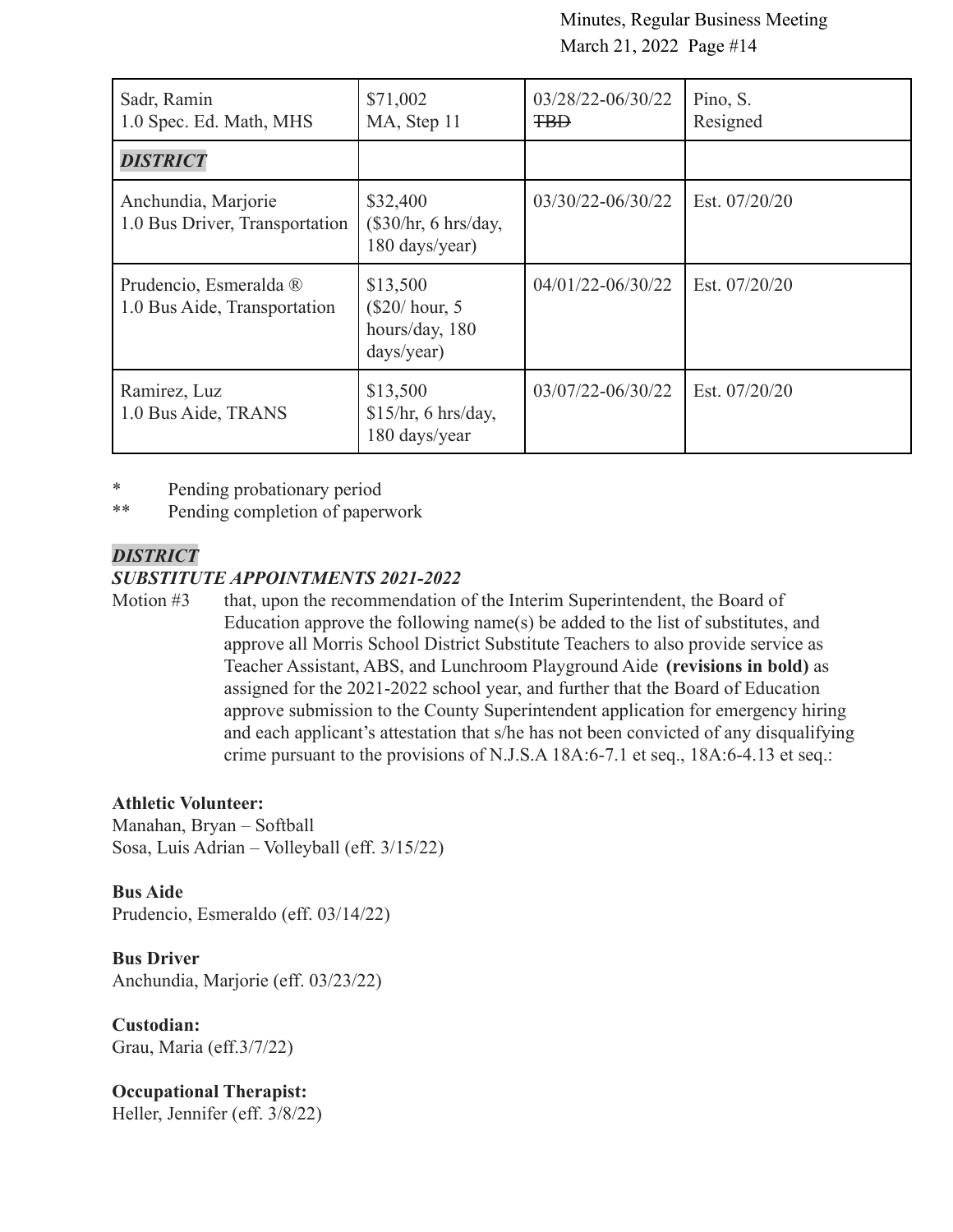**Secretary:** Harrison, Heather (eff. 3/11/22)

# **Teacher:**

Alonso, Isabel Benzing, Paige (eff. 3/9/22) (assigned classroom at NP only) Brady, Kaitlyn (eff. 3/17/22) Davo, Margaret Diana, Nicholas (eff.3/8/22) Fielding, Sydney (eff. 3/16/22) (at appointed school) Gordon, Kim (eff. 3/2/22) Mateus, Santiago (eff. 3/3/22) Radalgui, Simoes (eff. 3/4/22) Reit, Jenna (eff.3/17/22) Waldorf, Sheryl (eff.3/8/22)

# *DISTRICT*

# *STUDENT TEACHER APPOINTMENTS 2021-2022*

Motion #4 that, upon the recommendation of the Interim Superintendent, the Board of Education approve the following name(s) be added to the list of student teachers, and approve all Morris School District Student Teachers, as assigned for the 2021-2022 school year, and further that the Board of Education approve submission to the County Superintendent application for emergency hiring and each applicant's attestation that s/he has not been convicted of any disqualifying crime pursuant to the provisions of N.J.S.A 18A:6-7.1 et seq., 18A:6-4.13 et seq.:

### **Student Teacher:**

Havia, Niina (eff. 3/14/22) - NPS Havran, Ian (FDU) – MHS Picado, Jack (FDU) – NPS

# *LEAVE(S) OF ABSENCE 2021-2022*

Motion #5 that, upon the recommendation of the Interim Superintendent, the Board of Education approve a leave of absence to the following staff members under the conditions stated and effective dates shown:

| $PK-8$                                 |                                                                                      |                                                             |
|----------------------------------------|--------------------------------------------------------------------------------------|-------------------------------------------------------------|
| Jimenez, Elizabeth<br>1.0 Spanish, FMS | 03/04/22                                                                             | Military ***                                                |
| Zane, Jennifer<br>1.0 Science, FMS     | $02/18/22 - 04/06/22$<br>04/07/22-06/30/22<br>09/01/22-09/13/22<br>09/14/22-12/06/22 | Maternity <sup>*</sup><br>$NJFLA$ **<br>NJFLA **<br>FMLA ** |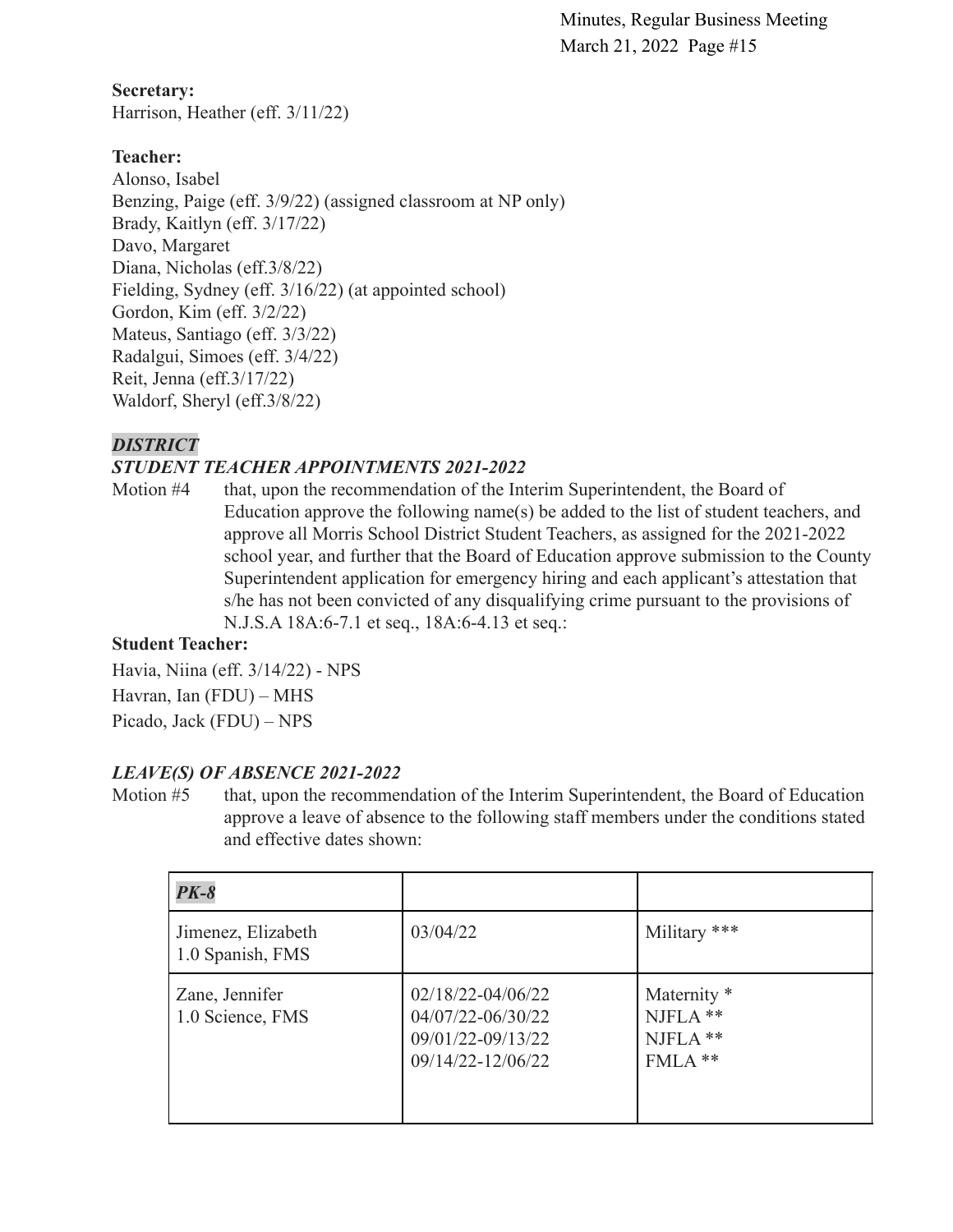| $PK-8$                                    |                                        |                                                   |
|-------------------------------------------|----------------------------------------|---------------------------------------------------|
| Escobedo, Nicole<br>1.0 Art, FMS          | 09/01/22-10/12/22<br>10/13/22-01/12/23 | Maternity <sup>*</sup><br>$NJFLA$ **              |
| Serra, Michael<br>1.0 Special Ed., MHS    | 03/02/22-03/14/22                      | NJFLA (Intermittent) **                           |
| $9 - 12$                                  |                                        |                                                   |
| Componile, Bernadette<br>1.0 Science, MHS | 05/03/22-06/22/22<br>09/01/22-11/23/22 | Maternity <sup>*</sup><br>$NIFLA$ **              |
| Tufaro, Thomas<br>1.0 LDTC, PS            | $02/14/22 - 03/11/22$                  | NJFLA (Intermittent) **                           |
| <b>DISTRICT</b>                           |                                        |                                                   |
| Flores, Miriam<br>1.0 Clerk, Accounting   | $03/16/22 - 06/30/22$                  | FMLA (Intermittent) **<br>(not to exceed 10 days) |

\* Accumulated sick leave may be used up to a period of eight weeks (four weeks before and four weeks after the birth of the baby) – with pay/with benefits.

- \*\* Without pay/with benefits
- \*\*\* With pay/with benefits

# *TRANSFER(S), CHANGE(S) OF ASSIGNMENT, TITLE AND OR/ SALARY 2021-2022 \**

Motion #6 that, upon the recommendation of the Interim Superintendent, the Board of Education approve the change(s) of assignment and/or salary for the following certified staff:

| Employee          | Current<br>Position           | <b>New</b><br>Position                         | Salary                                                      | In Place of:   | Effective |
|-------------------|-------------------------------|------------------------------------------------|-------------------------------------------------------------|----------------|-----------|
| $PK-8$            |                               |                                                |                                                             |                |           |
| Gaskins, Courtney | $1.0$ ABS, WD                 | 1.0 Teacher<br>Assistant<br>(PreSchool),<br>AV | $$26,273$ (Col. B,<br>Step 4)                               | Employee #6986 | 03/14/22  |
| <b>DISTRICT</b>   |                               |                                                |                                                             |                |           |
| Anderson, Felice  | 1.0 Bus Aide,<br><b>TRANS</b> | N/A                                            | \$14,328 (\$15.92)<br>per hr., 5 hrs/day,<br>180 days/year) | N/A            | 03/01/22  |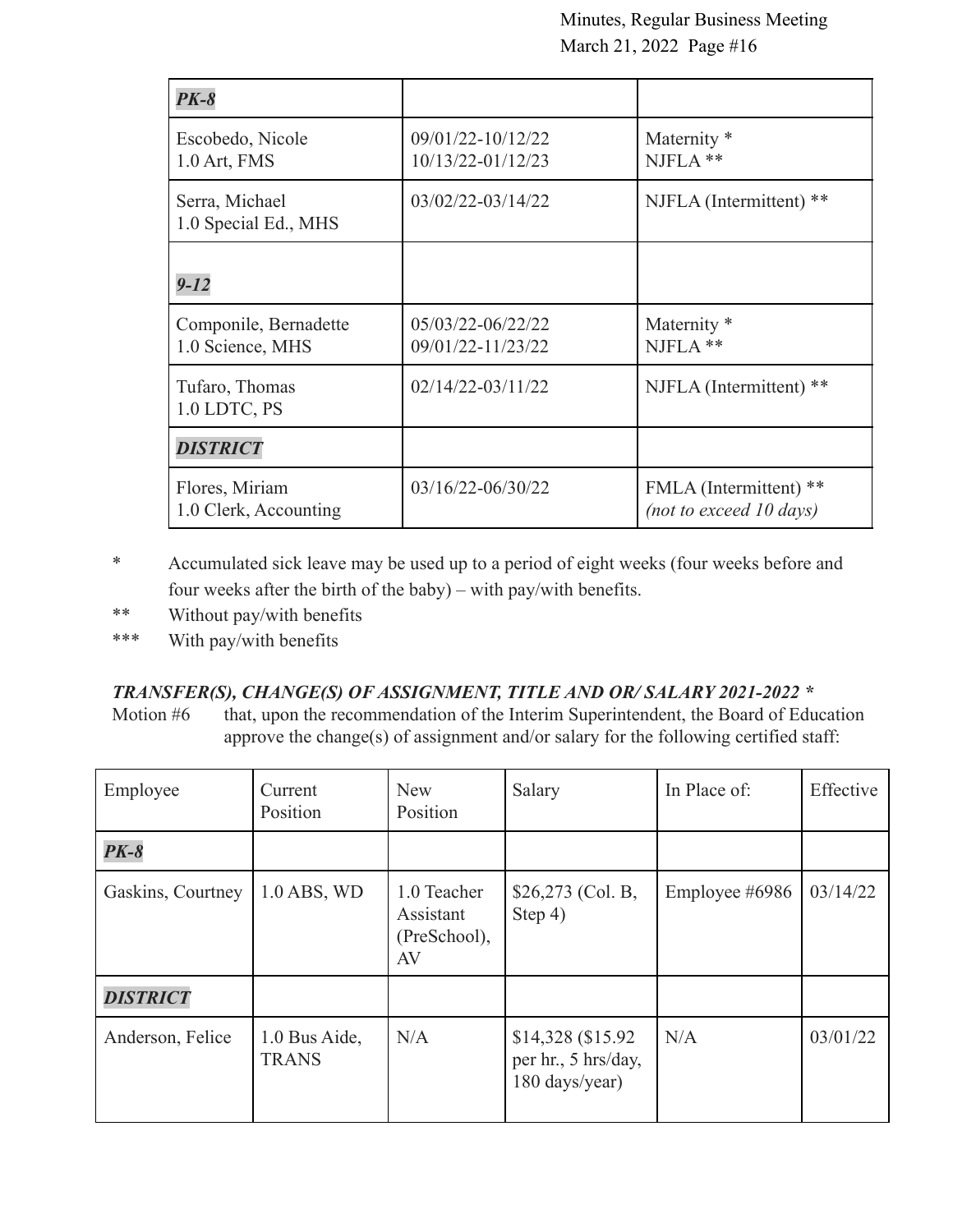| Escobar, Luis  | 1.0 Floater,<br>B&G           | N/A                              | \$35,888 (\$35,000<br>+ \$888 license<br>stipend)   | N/A                           | 03/02/22                       |
|----------------|-------------------------------|----------------------------------|-----------------------------------------------------|-------------------------------|--------------------------------|
| Walker, Carla  | 1.0 District<br>Registrar, CO | 1.0 Class V<br>Secretary,<br>B&G | \$58,745 Step 13<br>$($58,370 + $375$<br>Longevity) | Maxton, A.<br>Resigned        | 02/08/22<br>(Revised)<br>date) |
| Ygnacio, Nilfa | 1.0 Bilingual<br>$K/1$ , AV   | 1.0 Bilingual<br>Grade 2, AV     | N/A                                                 | Castro-Yarpas, J.<br>Resigned | 03/07/22                       |

# *EXTRA PAY 2021-2022*

Motion #7 that, upon the recommendation of the Interim Superintendent, the Board of Education approve the following extra-pay positions for the 2021-2022 school year:

# *9-12*

| <b>MORRISTOWN HIGH SCHOOL ATHLETICS</b> |                     |           |               |            |               |
|-----------------------------------------|---------------------|-----------|---------------|------------|---------------|
|                                         |                     |           |               |            | <b>TOTAL</b>  |
|                                         |                     | <b>YR</b> |               |            | <b>SALARY</b> |
| <b>POSITION</b>                         | <b>STAFF MEMBER</b> | EXP.      | <b>SALARY</b> | <b>INC</b> |               |
| <b>ATHLETICS - MHS</b>                  |                     |           |               |            |               |
| <b>Unified Coach</b>                    |                     |           |               |            |               |
| Unified Track Coach                     | Corona, Stephanie   |           | \$1,125       | NG         | \$1,125       |
|                                         |                     |           |               |            |               |

### *PK-8*

| <b>FRELINGHUYSEN MIDDLE SCHOOL CO-CURRICULAR</b> |                     |                  |               |            |                               |
|--------------------------------------------------|---------------------|------------------|---------------|------------|-------------------------------|
| <b>POSITION</b>                                  | <b>STAFF MEMBER</b> | YR<br><b>EXP</b> | <b>SALARY</b> | <b>INC</b> | <b>TOTAL</b><br><b>SALARY</b> |
| <b>CO-CURRICULAR - FMS</b>                       |                     |                  |               |            |                               |
| Drama Production Crew Advisor                    | Montague, Tara      |                  | \$1,809       |            | \$2,793                       |

# *9-12*

# *EXTRA PAY REVISION 2021-2022*

Motion #8 that, upon the recommendation of the Interim Superintendent, the Board of Education approve the following extra-pay positions **(revisions in bold)** for the 2021-2022 school year:

| MORRISTOWN HIGH SCHOOL ATHLETICS |                       |           |               |            |               |
|----------------------------------|-----------------------|-----------|---------------|------------|---------------|
|                                  |                       | <b>YR</b> |               |            | <b>TOTAL</b>  |
| <b>POSITION</b>                  | <b>STAFF MEMBER</b>   | EXP.      | <b>SALARY</b> | <b>INC</b> | <b>SALARY</b> |
| <b>ATHLETICS - MHS</b>           |                       |           |               |            |               |
| <b>Lacrosse</b>                  |                       |           |               |            |               |
| <b>Lacrosse Assistant Coach</b>  | Yeager, Kevin         |           | \$5,204       | <b>NG</b>  | \$5,204       |
| <b>Unified Coach</b>             |                       |           |               |            |               |
| Unified Track Coach              | Componile, Bernadette |           | \$375         | NG         | \$375         |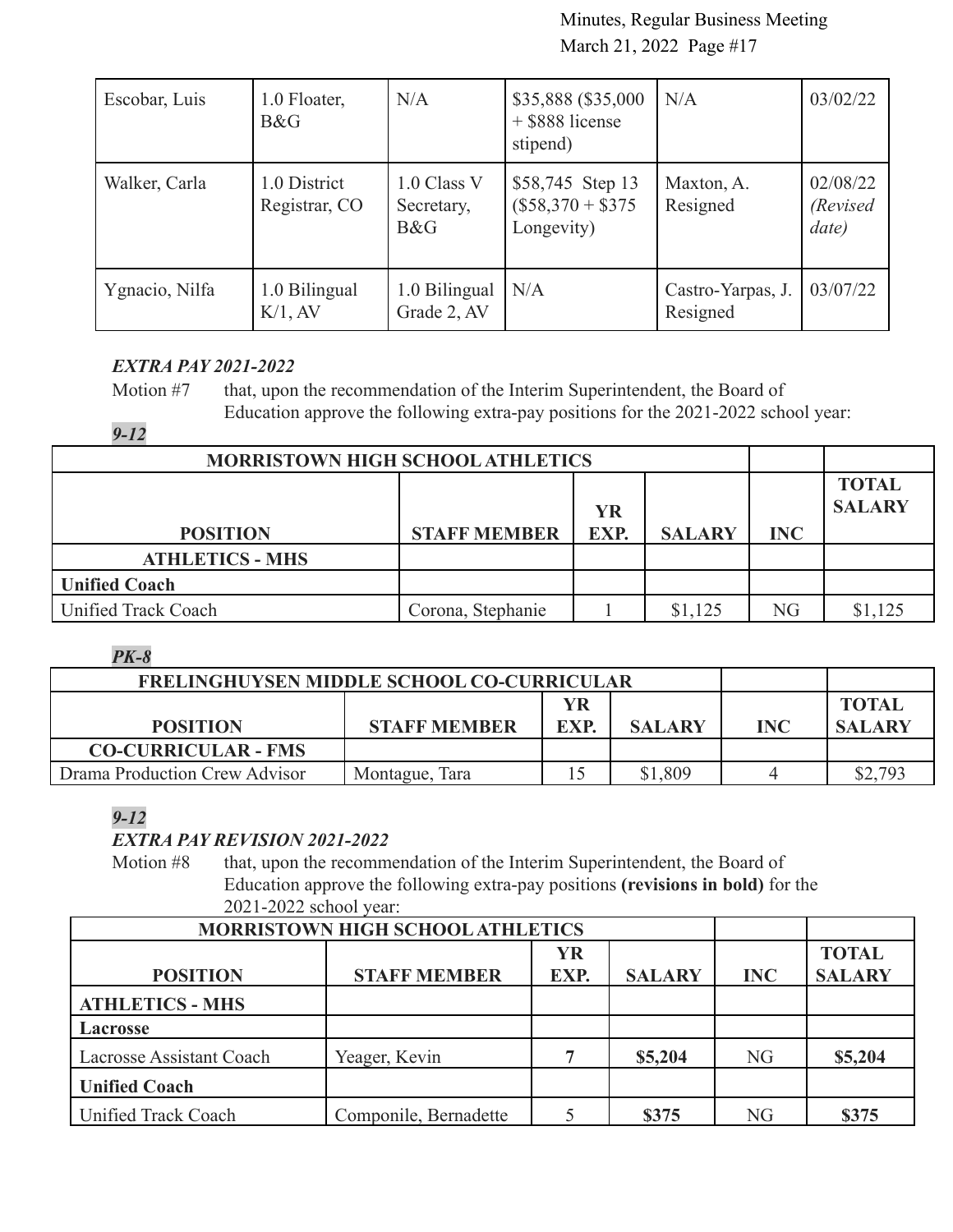| <b>MORRISTOWN HIGH SCHOOL CO-CURRICULAR</b> |                       |           |               |                |               |
|---------------------------------------------|-----------------------|-----------|---------------|----------------|---------------|
|                                             |                       |           |               |                | <b>TOTAL</b>  |
|                                             |                       | <b>YR</b> |               |                | <b>SALARY</b> |
| <b>POSITION</b>                             | <b>STAFF MEMBER</b>   | EXP.      | <b>SALARY</b> | <b>INC</b>     |               |
|                                             |                       |           |               |                |               |
| <b>CO-CURRICULAR - MHS</b>                  |                       |           |               |                |               |
| Cohort Teachers/ $9th$ Grade                |                       |           |               |                |               |
| Experience                                  | Componile, Bernadette | 4         | <b>\$800</b>  | N <sub>G</sub> | <b>\$800</b>  |
| SGO Co-Advisor (Sept - April)               | Componile, Bernadette |           | \$1,808       | <b>NG</b>      | \$1,808       |
| SGO Co-Advisor (Sept - June)                | Componile, Joseph     |           | \$2,713       | <b>NG</b>      | \$2,713       |

# *9-12*

# *EXTRA PAY REVISION 2022-2023*

Motion #9 that, upon the recommendation of the Interim Superintendent, the Board of Education approve the following extra-pay positions **(revisions in bold)** for the 2022-2023 school year:

| <b>MORRISTOWN HIGH SCHOOL ATHLETICS</b> |               |      |               |            |               |
|-----------------------------------------|---------------|------|---------------|------------|---------------|
|                                         | <b>STAFF</b>  | YR   |               |            | <b>TOTAL</b>  |
| <b>POSITION</b>                         | <b>MEMBER</b> | EXP. | <b>SALARY</b> | <b>INC</b> | <b>SALARY</b> |
| <b>ATHLETICS - MHS</b>                  |               |      |               |            |               |
| Football                                |               |      |               |            |               |
| Football Head Coach                     | Casey, Flynn  | 12   | \$9,099       | NG         | \$9,099       |

# *DISTRICT*

# *COMMUNITY SCHOOL – ADULT SCHOOL 2021 - 2022*

Motion #10 that, upon the recommendation of the Interim Superintendent, the Board of Education approve the following staff member, retroactive to February 14, 2022, through June 22, 2022.

Yacat, Brynn Lifeguard for ARC Training Classes \$16.00/hr.

*EXPLANATION*: All expenses will be paid from collected tuition.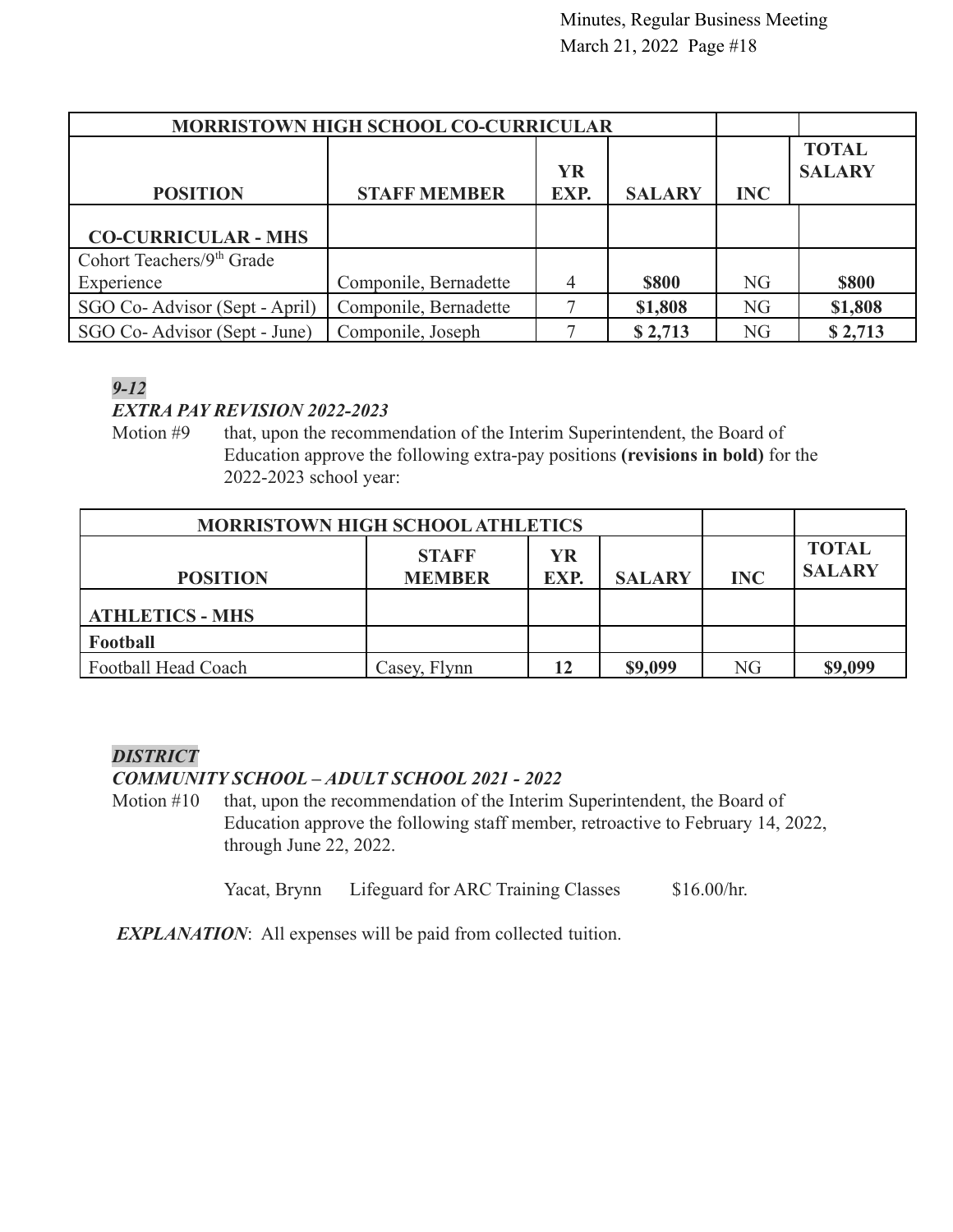# *DISTRICT COMMUNITY SCHOOL 2022*

Motion #11 that, upon the recommendation of the Interim Superintendent, the Board of Education approve the following Summer Plus and Summer Music Academy 2022 supervisory staff, effective April 1, 2022 – August 12, 2022. This will include pre-program meetings, the camp season and post-program cleanup. Hours will be assigned as needed.

| Ocasio, Ariel | <b>Summer Music Academy Supervisor</b> | \$35.00/hr |
|---------------|----------------------------------------|------------|
| Rogers, Emily | Summer Plus Supervisor                 | \$35.00/hr |

*EXPLANATION*: Salaries to be paid out of collected tuition.

# *PK-8*

# *CHILDCARE AND DEVELOPMENT BLOCK GRANT (CCDBG)*

### **Phase I Retention Bonus Grant**

Motion #12 that, upon recommendation of the Interim Superintendent, the Board of Education approve the following Morris School District Community School Sunrise and Sunset program staff members as follows:

| Program:        | Sunrise and sunset program staff retention            |
|-----------------|-------------------------------------------------------|
| Dates:          | September 1, 2021 through January 31, 2022            |
| Funding Source: | CCDBG (Childcare and Development Block Grant) Phase I |
|                 | <b>Retention Bonus Grant</b>                          |
| Rate:           | \$1,000.00 per staff member                           |
| Staff:          | <b>Alexander Hamilton School:</b>                     |
|                 | Burroughs, A'lexa                                     |
|                 | Burroughs, Shari                                      |
|                 | Mataj, Marietta                                       |
|                 | McElwee, Jermaine                                     |
|                 | <b>Alfred Vail School:</b>                            |
|                 | Ballard, Martha                                       |
|                 | Cardona, Heiddi                                       |
|                 | Lewis-Lahey, Anthony                                  |
|                 | Moaven, Parvaneh                                      |
|                 | Mullen, William                                       |
|                 | Shaw, Bianca                                          |

**Hillcrest School:**

Andrade, Nilsa Burroughs, Tiffany Singleton, Melissa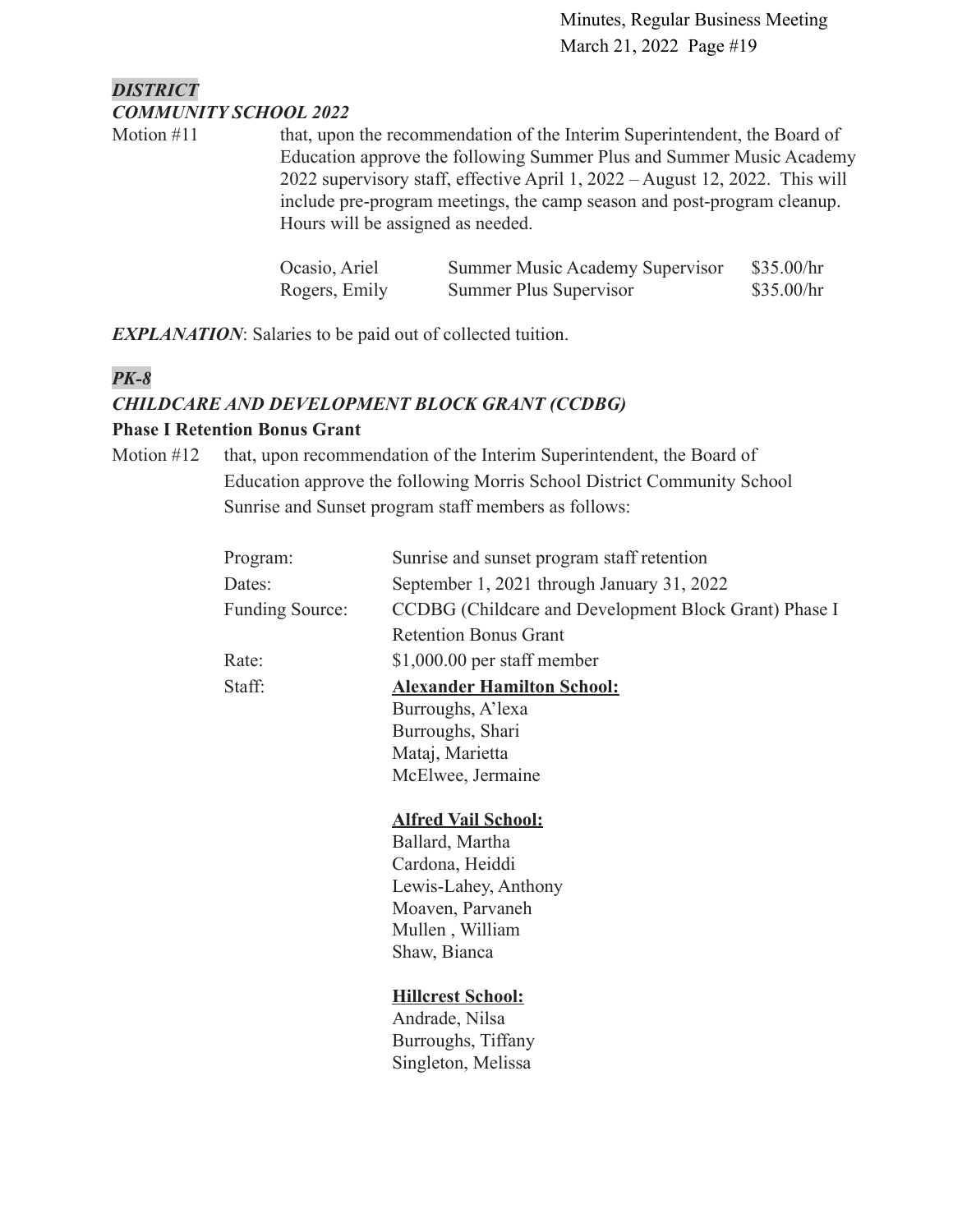### **Normandy Park School:**

Ballard, Jeremy Brown, Vanessa Kerri, Rudina O'Malley, Gillian Opipari, Gessica Santana, Guillermo Turan, Najiba

### **Sussex Ave. School:**

Anderson, Felice Ardila, Stephanie Terhune, Wendy

### **Thomas Jefferson School:**

Biller, Heidi Pappas, Aferdita

#### **Woodland School:**

Brockington, Mamie Granato, Cynthia Jorge, Belkis Koba, Migdonia Ramirez, Sheryl Rosenfeld, Michelle

*EXPLANATION:* The Morris School District Community School Sunrise and Sunset Programs have been awarded seven Child Care and Development Block Grants through the Department of Human Services/Division of Family Development totaling \$31,000.00. This money is to be used to provide each staff member that was hired after September 1, 2021 through January 31, 2022 and remained on the staff roster either in a permanent or substitute capacity with a one-time, \$1,000.00 Retention award. Pending completion of all required training, staff members will be compensated as outlined above.

# *9-12*

### *DOE PORTFOLIO APPEAL – 2021-2022 (Revised)*

Motion #13 that upon the recommendation of the Interim Superintendent, the Board of Education approve the following staff members **(revisions in bold)** to assist in the oversight of the DOE required English & Math Portfolio Appeals Process at MHS as follows:

| Assist in the oversight of the English & Math Portfolio Appeal |
|----------------------------------------------------------------|
|                                                                |
|                                                                |
| As per contract language (not to exceed 64 hours $-32$ hours   |
|                                                                |
|                                                                |
|                                                                |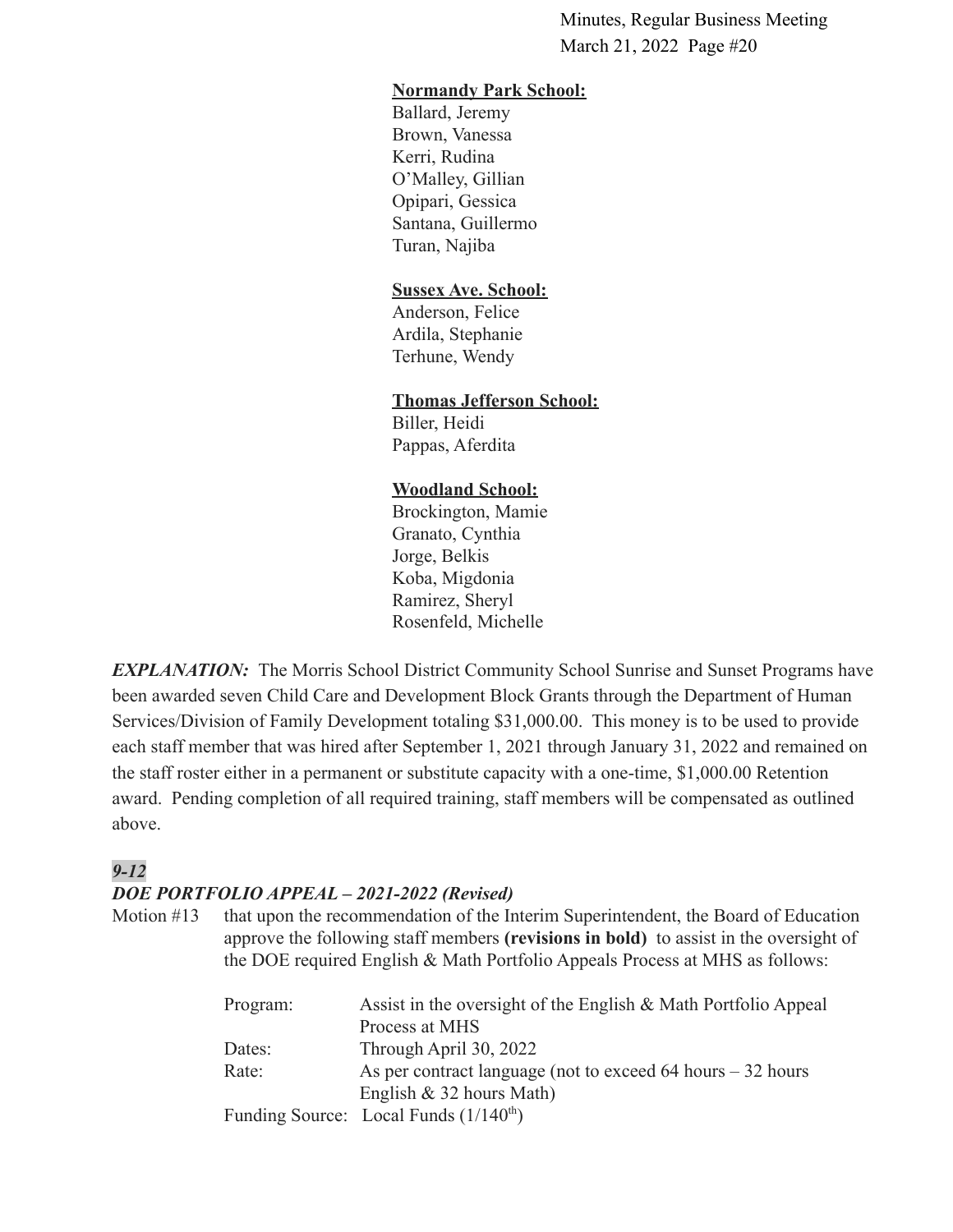**Bilingual (6) Bateman, Wendy Dajer, Luis O'Rourke, Kaitlin Rosario, Anllileny Salas, Sergio Shah, Erin**

#### **Language Arts (16)**

Bosworth, Connor Dabinett, Kelly Daly, Matthew DiGennaro, Peter Furphey, Jennifer Kopmann, Amber LaGrave, Jessica Laudadio, Cynthia LaVigne, George Madden, John Montague, Tara Priola, Claudine Vagnini , Julie Wecht, Alysha Wecht Lesaski*,* Shawna Wilpert, Marya

#### **Mathematics (14)**

Botsakos, Sara Bragina, Marina Caruso, Michael Fusciardi, Grace Johnson, Tiffany Kemp, Christiana Kuijpers, Samantha Roberts, Julianna Tabor, Noelle Thorsen, Jesse Villane, Kristen Viteri, Paola Warivonchik, Anna

### **Special Education (2) Hall, Kathleen Pisciotta, Allison**

**EXPLANATION:** Staff members will assist in the oversight of the DOE required English and Math Portfolio Appeal Process. District Supervisor will approve staff member's scheduled hours prior to portfolio assistant. Upon submission of an approved timesheet, compensation will be paid as outlined above.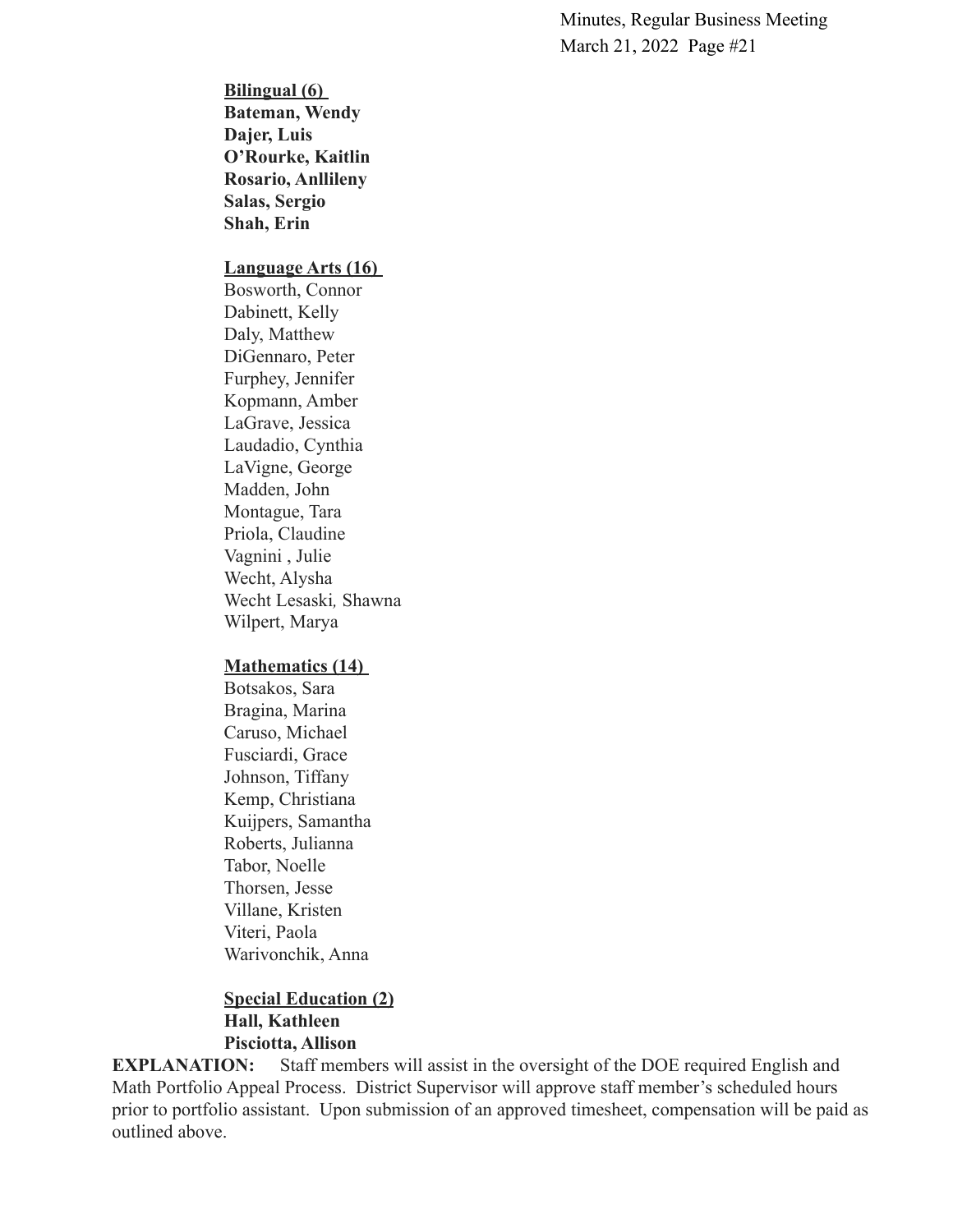#### *HUMAN RESOURCES/CURRICULUM PK-8*

#### *PROFESSIONAL DEVELOPMENT (revision)*

Motion #14 that upon the recommendation of the Interim Superintendent and the Board Curriculum Committee, the Board of Education approves the following:

| Professional Development               |
|----------------------------------------|
| WIN Rotations $(K-5)$                  |
| February 22, 2022                      |
| Title II                               |
| As per contract language; 4 hours each |
| Katterman, Lisa                        |
| <b>Lewis-Lahey, Anthony</b>            |
| Lagos, Claudia                         |
| Vila Chave, Maria                      |
| Yoser, Jodi                            |
|                                        |

**EXPLANATION:** Upon submission of an approved timesheet, staff member will be compensated as outlined above.

### *DISTRICT*

#### *SPANISH TRANSLATORS 2021-2022 (revision)*

Motion #15 that, upon the recommendation of the Interim Superintendent, the Board of Education approve the appointment of Spanish Translators for the 2021-2022 school year:

| Program:               | <b>Spanish Translators</b>              |
|------------------------|-----------------------------------------|
| Description:           | <b>Translation services</b>             |
| Dates:                 | July, 2021 - June, 2022                 |
| <b>Funding Source:</b> | Local                                   |
| Rate:                  | As per contract language; 10 hours each |
| Staff:                 | Bedoya Jaramillo, Edilson (MHS)         |
|                        | Jackson, Mikal (FMS)                    |
|                        | Johnson, Andrea (C/O)                   |
|                        | Loaiza-Beltran, Eder (MHS)              |
|                        | Mawyin, David (C/O)                     |
|                        | Niehenke, Ana $(C/O)$                   |
|                        | Pino, Lady (FMS)                        |

**EXPLANATION:** Upon submission of an approved timesheet, staff member will be compensated as outlined above.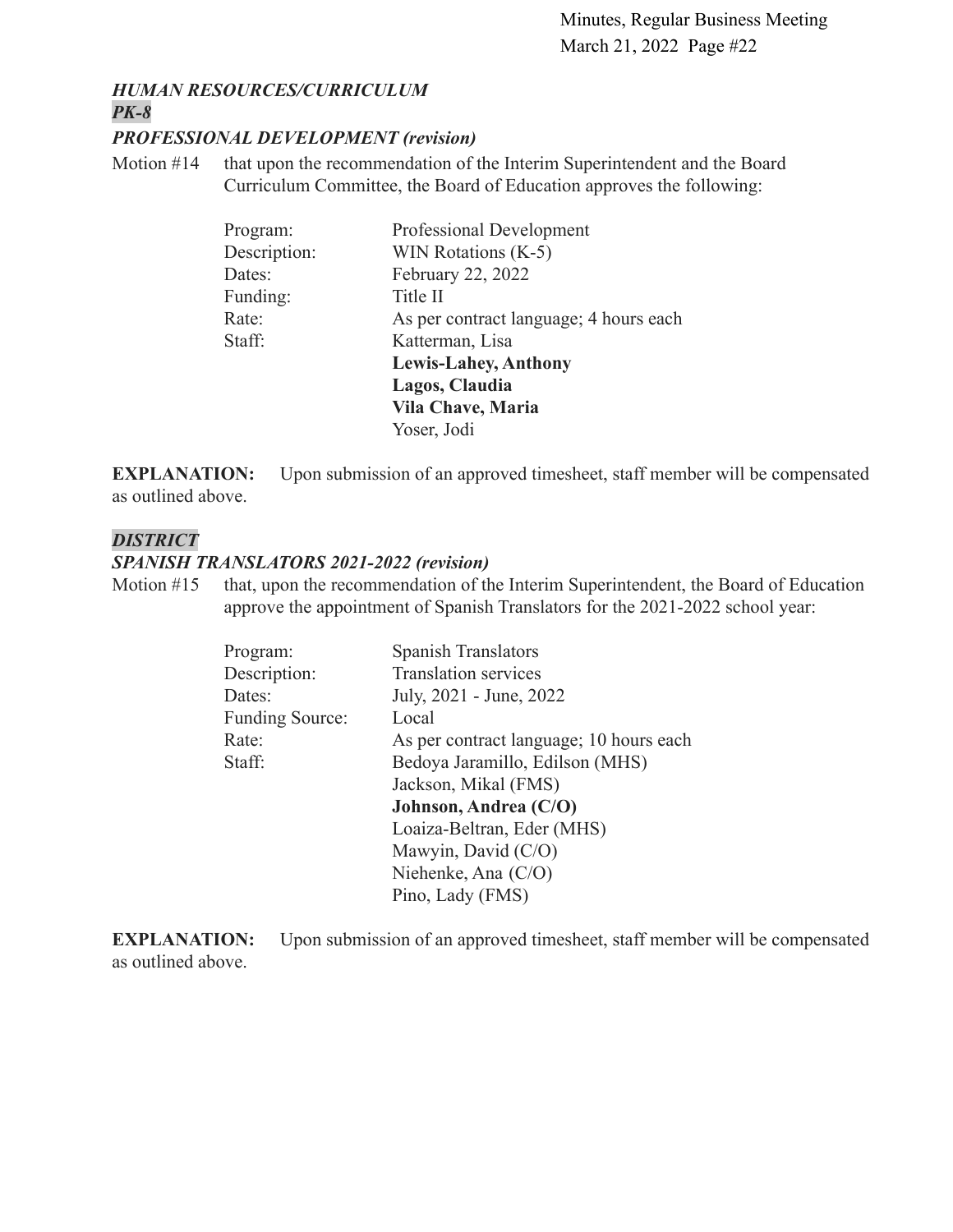*PK-8 2021-2022 BILINGUAL ACADEMIC AFTER SCHOOL SUPPORT PROGRAM (revised)* Motion #16 that, upon the recommendation of the Interim Superintendent and the Board Curriculum Committee, the Board of Education approve Morris School District certificated staff members to provide after school assistance for the Bilingual Academic After School Support Program for Grades K-8 for the 2021-2022 school year: Program: Bilingual Academic After School Support Program Description: Academic support for grades K-8 To provide additional support for students as they work toward mastery of the WIDA standards and NJ Student Learning standards in the core areas of instruction. Targeted students: ELL/Bilingual students Dates: November, 2021 - May, 2022 Funding Source: Title III Rate: As per contract language Staff: Cantarero, Ann Marie (AV) (**28 hrs.**) Cardona, Daniela (NP) (**53 hrs**.) Esteves, Cecilia (NP) (**53 hrs.**) Marvez-Kaliko, Audrey (SX) (**28 hrs.**) Martell, Marlene (SX) (**28 hrs.**) Oesterle, Victoria (FMS) (**56 hrs.**) Pensado, Luz (HC) (**53 hrs.**) Rogich, Monica (FMS) (**56 hrs.**) Vargas, Marco (FMS) (**56 hrs.**) Vasquez, Yeimi (AV) (**28 hrs.**) Substitute: Benitez, Otilia (HC)

**EXPLANATION:** Upon submission of an approved timesheet, staff member will be compensated as outlined above.

# *PK-8*

### *2021-2022 ARP AFTER SCHOOL PROGRAM (revised)*

Motion #17 that, upon the recommendation of the Interim Superintendent and the Board Curriculum Committee, the Board of Education approve the ARP After School Program at each of the elementary schools for the 2021-2022 school year.

| Program:     | ARP After School Program                                           |
|--------------|--------------------------------------------------------------------|
| Description: | Academic support for grades K-5                                    |
|              | The Afterschool Program through ARP-ESSER (American Rescue         |
|              | Plan Elementary and Secondary Schools Emergency Relief) will       |
|              | provide expanded learning time for identified students grades 2-5. |
|              | The program will total 10 weeks and will provide 6 weeks dedicated |
|              | weeks of math support and 4 dedicated weeks of ELA support         |
|              | (time frames based on the diagnostic and Start Strong data).       |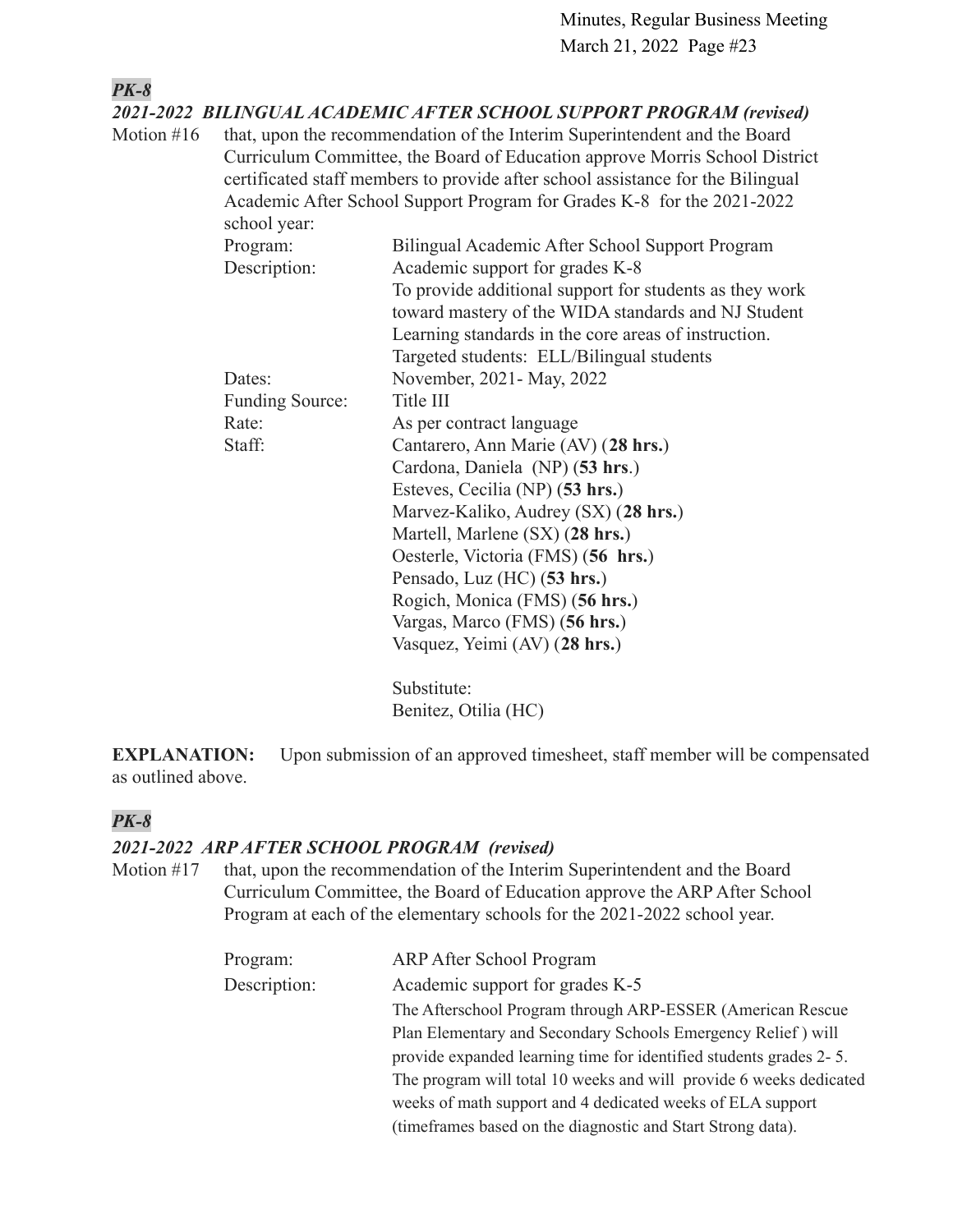| Dates:                 | January, 2022 - June, 2022 |
|------------------------|----------------------------|
| <b>Funding Source:</b> | ARP grant                  |
| Rate:                  | \$50 hr.                   |
| Staff:                 | Allocco, Christina         |
|                        | Benzing, Paige *           |
|                        | Brown, Jeffrey             |
|                        | Clark, Katherine           |
|                        | Grosso, Lauren             |
|                        | Hollenbeck, Kelly          |
|                        | Kim, Ellen                 |
|                        | Lewis-Lahey, Anthony       |
|                        | Martell, Marlene           |
|                        | McClain, Carolyn           |
|                        | Pistner, Blake             |
|                        | Polesovsky, Mia            |
|                        | Reit, Jenna *              |
|                        | Salas, Teddie              |
|                        | Short, Mar Kate            |
|                        | Toye, Crystal              |
|                        | Wolff, Amanda              |
|                        | Subs:                      |
|                        | <b>Bruno, Kimberly</b>     |
|                        | Cardona, Daniella          |
|                        | <b>Culmone, Gloria</b>     |
|                        | <b>Graham, Kirsten</b>     |
|                        | Kwiatkoski, Erin           |
|                        | Pencinger, Jennifer        |
|                        | <b>Richardson, Nicole</b>  |
|                        | <b>Smith, Ellis</b>        |
|                        |                            |

\* Student teacher

**EXPLANATION:** Upon submission of an approved timesheet, staff member will be compensated as outlined above.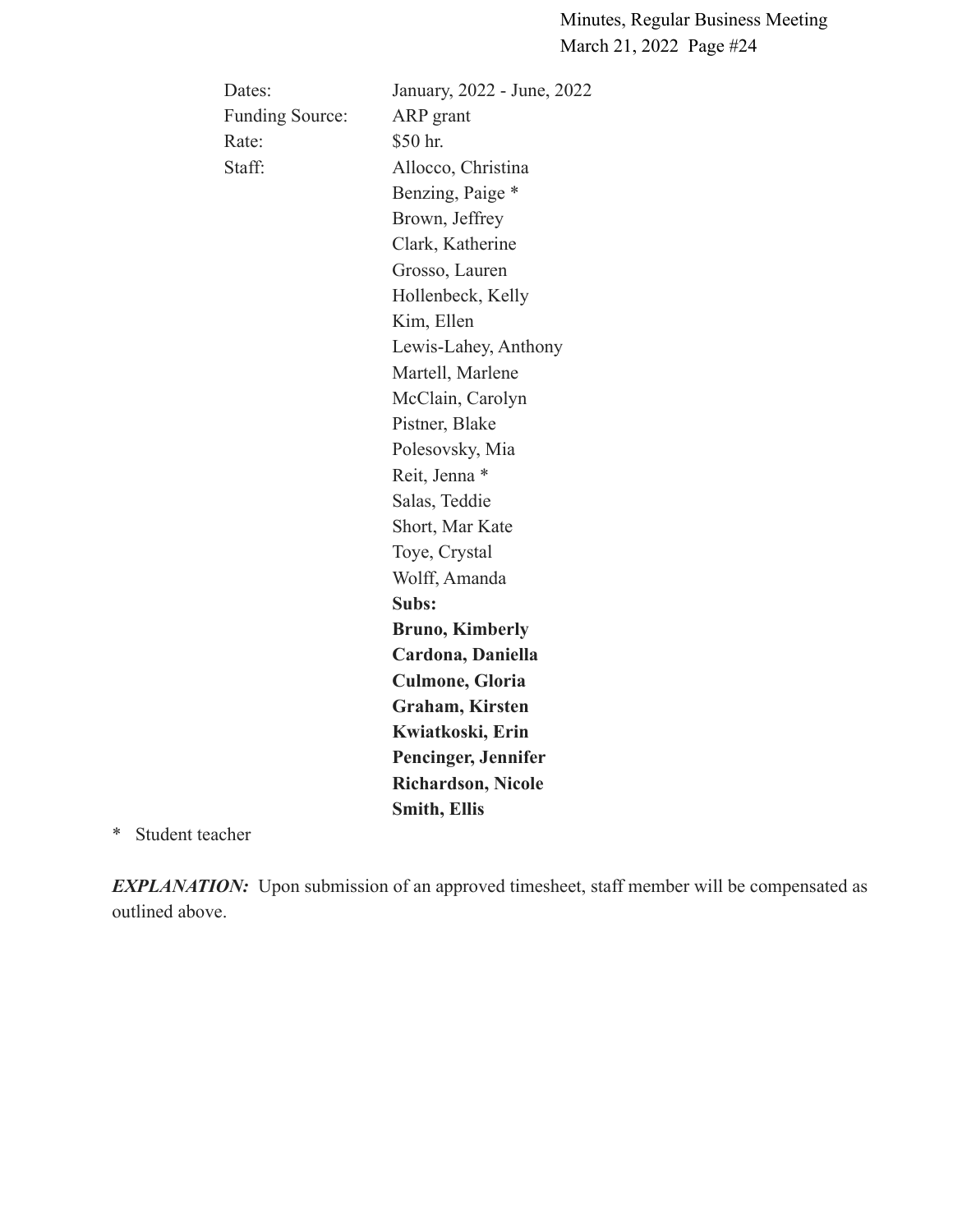# *DISTRICT SUMMER 2022 ALL SUMMER EMPLOYMENT PENDING FUNDING AND ENROLLMENT SUMMER*

Motion #18 that, upon the recommendation of the Interim Superintendent, the Board of Education approve the appointment of the following and payment upon submission of approved time sheets for the staff listed on the following pages, and further that the Board of Education approve the submission to the County Superintendent applications for emergency hiring and each applicant's attestation that s/he has not been convicted of any disqualifying crime pursuant to the provisions of N.J.S.A. 18a:6-7.1 et seq., 18:39-17 et seq.; 18A:6-4.13 at seq.:

| <b>Posting:</b>   | # $G5$                                                                                                                                                                                                                                                                                                 |
|-------------------|--------------------------------------------------------------------------------------------------------------------------------------------------------------------------------------------------------------------------------------------------------------------------------------------------------|
| Program:          | <b>CST Services</b>                                                                                                                                                                                                                                                                                    |
| Description:      | Child Study Teams are needed during the summer for IEP<br>development, parent conferences, and scheduling in compliance<br>with state and federal regulations. General and special education<br>teachers participate in eligibility and IEP meetings, as required<br>by the state administrative code. |
| Dates:            | June 23, $2022 -$ June 30, 2022<br>July 1, 2022 - August 31, 2022                                                                                                                                                                                                                                      |
| Funding:          | <b>Local Funds</b>                                                                                                                                                                                                                                                                                     |
| Hrs/Compensation: | Not to exceed 750 hours total at $1/140^{th}$                                                                                                                                                                                                                                                          |
| Staff:            | All MSD certificated staff and CST staff                                                                                                                                                                                                                                                               |
|                   |                                                                                                                                                                                                                                                                                                        |

| <b>Posting:</b>   | # $G5A$                                                                   |
|-------------------|---------------------------------------------------------------------------|
| Program:          | <b>CST</b> Evaluations                                                    |
| Description:      | Child Study Teams are needed during the summer to process<br>evaluations  |
| Dates:            | June 23, $2022 -$ June 30, 2022<br>July 1, 2022 - August 31, 2022         |
| Funding:          | Local Funds                                                               |
| Hrs/Compensation: | Not to exceed 50 evaluations to be paid per contract;<br>\$350/evaluation |
| Staff:            | All CST evaluation staff                                                  |

| <b>Posting:</b> | #G6                                                              |
|-----------------|------------------------------------------------------------------|
| Program:        | <b>Summer Nursing Services Project</b>                           |
| Description:    | To complete paperwork for required immunizations and new         |
|                 | enrollee records.                                                |
| Dates:          | June 23, $2022 -$ June 30, 2022                                  |
|                 | July 1, 2022 – August 31, 2022                                   |
| Funding:        | Local Funds                                                      |
|                 | Hrs./Compensation: Not to exceed 560 hours total at $1/140^{th}$ |
| Staff:          | All MSD nursing staff                                            |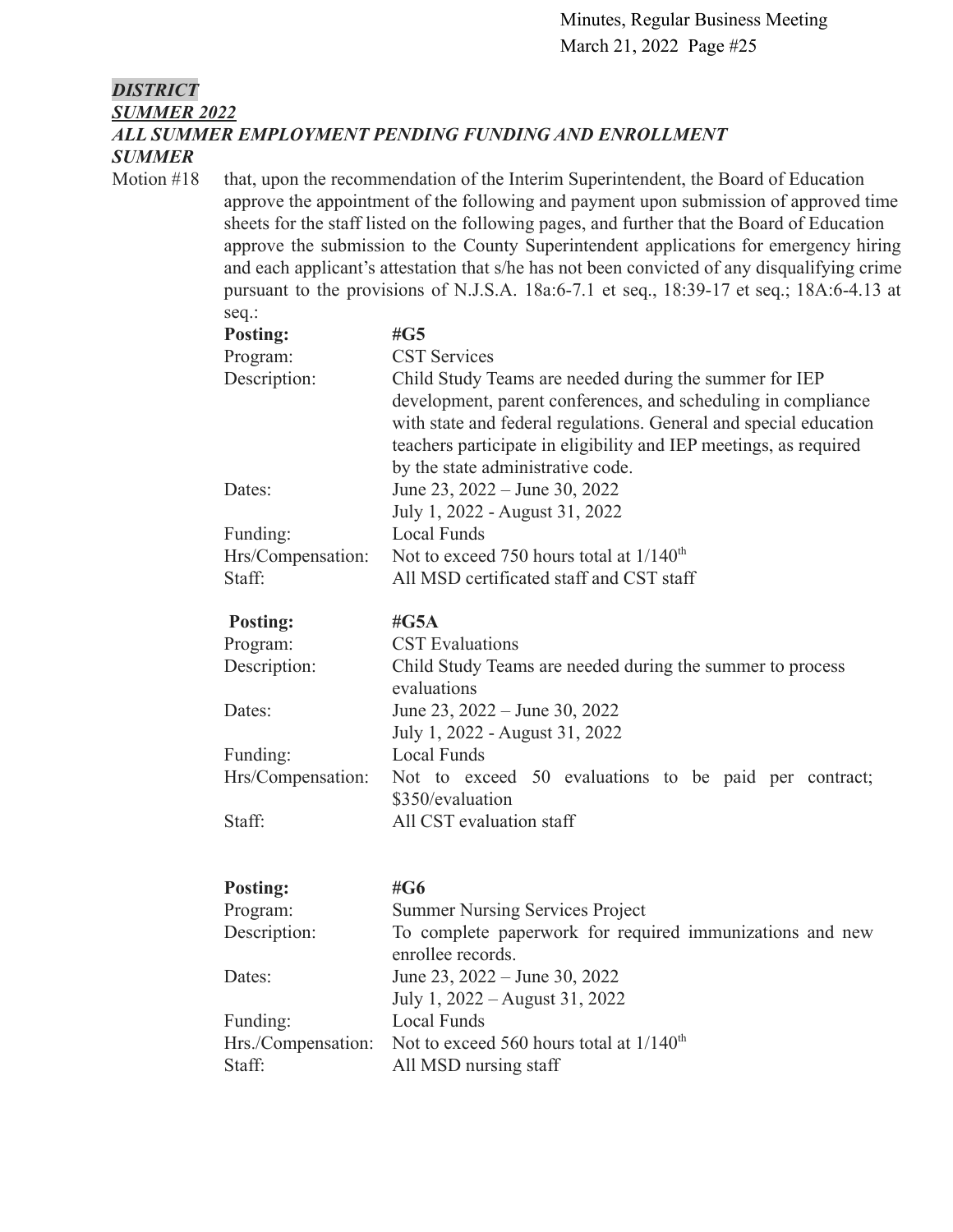### *DISTRICT JOB DESCRIPTION(S) 2021-2022*

Motion #19 that, upon the recommendation of the Interim Superintendent, the Board of Education approve the following job descriptions:

➢ [Transportation Specialist](https://drive.google.com/file/d/1dgX8OR5kmkPVOzBYWEva-OTSPnoD2wnD/view?usp=sharing)

### **HUMAN RESOURCES (Motions #1-19)**

Moved by Ms. Murphy, seconded by Mr. Smith

- AYES: Mrs. Bangiola, Mrs. Cole, Mrs. Davidson, Ms. Galdi, Mrs. Pedalino,
- Dr. Rodriguez, Mr. Smith, Mrs. Wall (Motion #1-13, 15-19) Ms. Murphy, Mrs. Spiotta NOES: None
- ABSTAIN: Mrs. Wall (Motion #14)
- ABSENT: None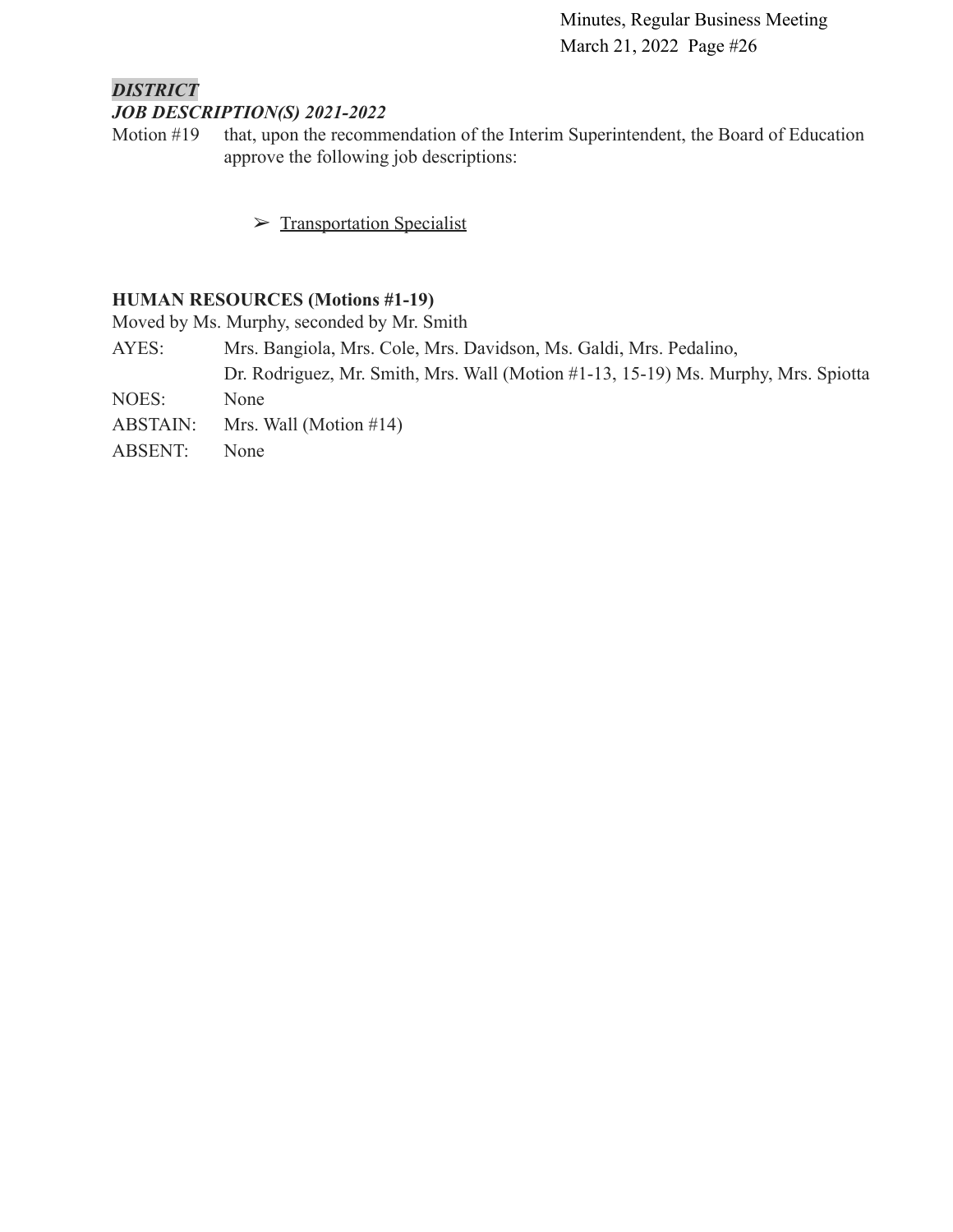### **BUSINESS MATTERS**

### *DISTRICT*

**Financial Reports**

## Motion #1 **Financial Reports of the Secretary to the Board of Education**

that the Board of Education approve the following financial report as on file in the Business Administrator's office for the month of **[January 2022](https://drive.google.com/file/d/1Y32llEyjAl7W5WsoEwkdu6d6Bj2qbE18/view?usp=sharing)**

> Fund 10 -- General Fund Fund 20 -- Special Revenue Fund Fund 30 -- Capital Projects Fund Fund 40 -- Debt Service Fund

### **Statement of Cash Balances**

that the Board of Education accept the Statement of Cash Balances for the month of **[January 2022](https://drive.google.com/file/d/1OHQ185gVxTkZQcxLpVJK17X78etHTV7z/view?usp=sharing)** which are reconciled with the Board Secretary's Reports by fund for that month.

- Motion #2 Pursuant to N.J.A.C. 6A:23-2.11 (c) 3, we certify that as of **January 2022** after review of the Secretary's monthly financial report (appropriations section) and upon consultation with the appropriate district officials, to the best of our knowledge, no major account or fund has been over expended in violation of N.J.A.C. 6A:23-2.11(a) and that sufficient funds are available to meet the district's financial obligations for the remainder of the fiscal year.
- Motion #3 Pursuant to N.J.A.C. 6A:23-2.11 (c) 4, I certify that as of **January 2022** no budgetary line item account has been over-extended in violation of N.J.A.C. 6A:23-2.11 (b).

Business Administrator/Board Secretary Date

\_\_\_\_\_\_\_\_\_\_\_\_\_\_\_\_\_\_\_\_\_\_\_\_\_\_\_\_\_\_\_\_\_\_\_\_\_ **March 21, 2022**

# *DISTRICT*

*BUDGET TRANSFERS*

Motion #4 that, upon the recommendation of the Interim Superintendent, the Board of Education . approve the Budget Transfers as on file in the Business Administrator's Office for the 2021-2022 budget through **[January 2022.](https://drive.google.com/file/d/1UHBwJn8FWB0f011ZkX9YyyH4tLbyLuKO/view?usp=sharing)**

# *DISTRICT*

# *BILLS LIST 2021-2022*

Motion #5 that, upon the recommendation of the Interim Superintendent, the Board of Education approve the attached 2021-2022 bills list for the period ending:

> **March 15, 2022 (payroll) [March 21, 2022](https://drive.google.com/file/d/1yJvq2di58xGe3d0esN7BmGhlt4hsCTkX/view?usp=sharing)**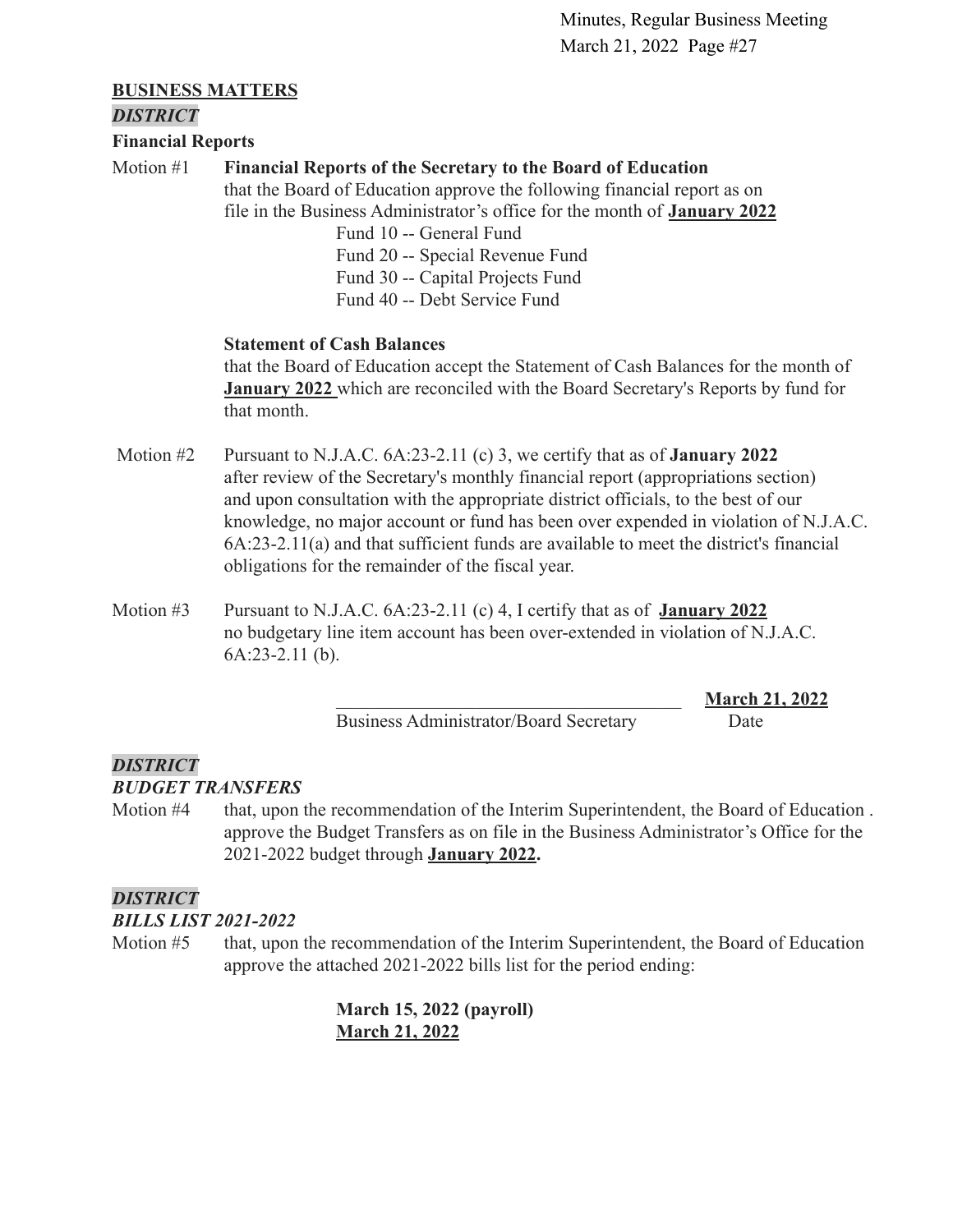# *DISTRICT*

# *ANNUAL COMPREHENSIVE FINANCIAL REPORT*

Motion #6 that upon the recommendation of the Interim Superintendent, the Board of Education acknowledges receipt and approves the 2020-2021 Annual [Comprehensive Financial](https://drive.google.com/file/d/1djbllXSRrao84hnbCWCv2jEljtwt56CT/view?usp=sharing) [Report](https://drive.google.com/file/d/1djbllXSRrao84hnbCWCv2jEljtwt56CT/view?usp=sharing) and the [Auditor's Synopsis](https://drive.google.com/file/d/1hbZKPfWGbvJphEzvLMeQh2qiN6go_B4V/view?usp=sharing) and [Management Report](https://drive.google.com/file/d/1mxcr04gO5yBroUFXcOReMkNNNTuP0KtH/view?usp=sharing) on Administrative findings with one recommendation.

# *DISTRICT*

## *E-RATE CONTRACTING*

Motion #7 that upon the recommendation of the Interim Superintendent, the Board of Education award the following contracts in connection with the filing of Morris School District's E-Rate Forms for the 2022-2023 School Year. The following awards for services and purchases are in accordance with the School and Libraries E-Rate program rules and regulations for 2022-2023:

> Telecommunications Services - Altice USA (470 Form # 210001792) Internal Connections – Softnetworks, LLC (470 Form # 220011627)

# **EXPLANATION**

The issuance of purchase orders may be contingent on the Schools & Libraries final Erate award decision as well as the District's ability to adequately fund the above purchases and projects.

# *9-12*

# *CHANGE ORDER*

Motion #8 that upon the recommendation of the Interim Superintendent, the Board of Education approves the following Change Order for Lanyi & Tevald, Inc. with regards to the work done on the Life Skills Classroom Renovation at Morristown High School:

| Original Contract amount: |                         | \$275,200.00   |
|---------------------------|-------------------------|----------------|
| Change Order # $GC-6$     | Credit Unused Allowance | (S.20, 642.30) |
| Revised Contract amount:  |                         | \$254,557.70   |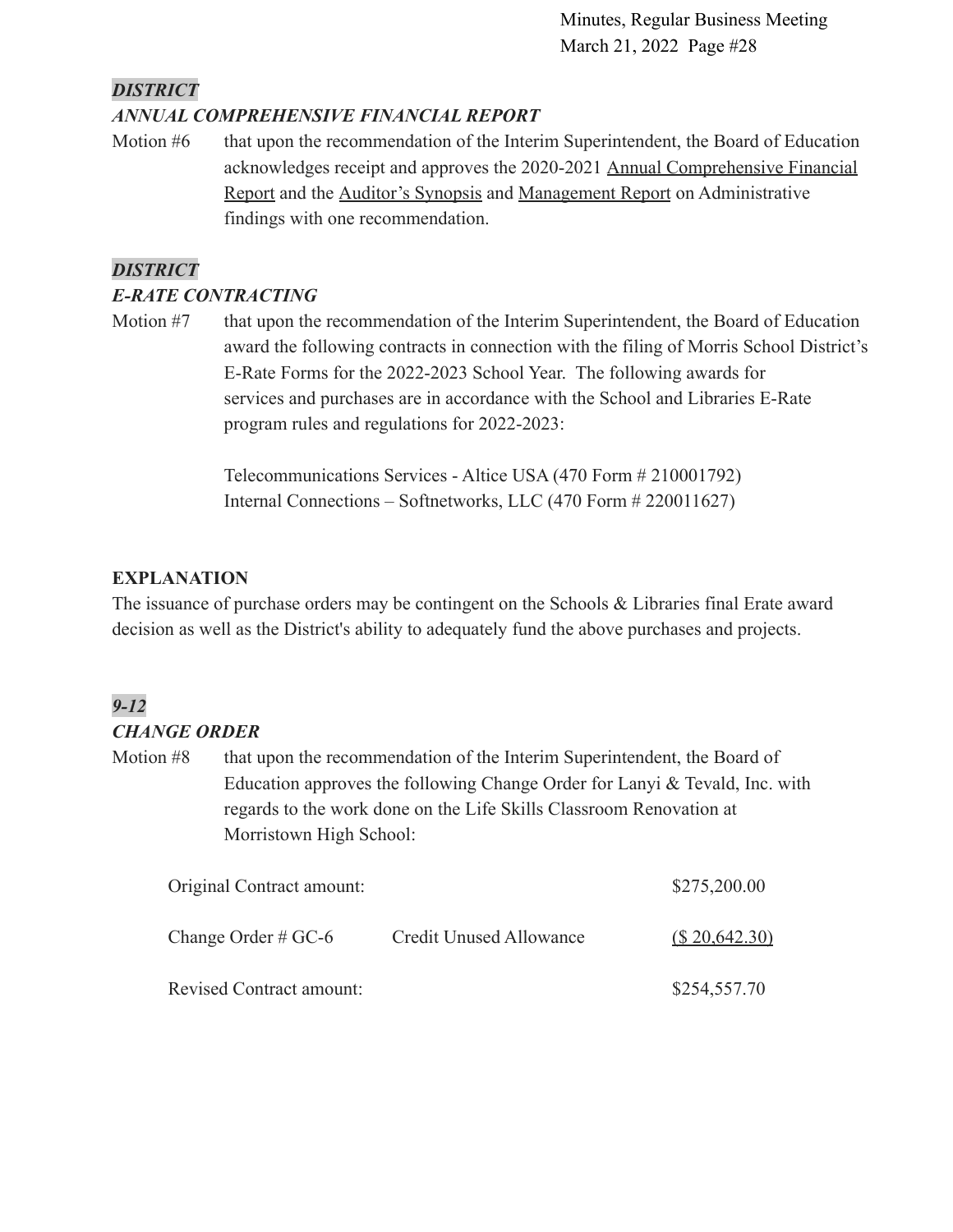# *9-12* **PAYMENTS**

Motion #9 that upon the recommendation of the Interim Superintendent, the Board of Education approves the Final Payment App #3 for Lanyi & Tevald, Inc. in the amount of \$43,447.48 for the work done on the Life Skills Classroom Renovation at Morristown High School through February 28, 2022.

### *DISTRICT*

### **CAPITAL RESERVE ACCOUNT WITHDRAWAL -** *Revised 2021-2022*

Motion #10 that upon the recommendation of the Interim Superintendent, the Board of Education approve the following **revised** resolution

> BE IT RESOLVED, that the Morris School District Board of Education includes in the budget a capital reserve withdrawal in the amount of **\$7,671,000** for the following projects:

| <b>Woodland Avenue School Renovations</b>    | \$5,600,000 |
|----------------------------------------------|-------------|
| Alexander Hamilton-Land Improvements         | 120,000     |
| Frelinghuysen - Land Improvements            | 611,000     |
| High School Turf Field Lights and Scoreboard | 1,340,000   |
| Total                                        | \$7,671,000 |
|                                              |             |

### *DISTRICT*

### *PROFESSIONAL SERVICES 2021-2022*

Motion #11 WHEREAS, there exists a need for professional services for 2021-2022 and funds are available for these purposes.

> WHEREAS, the Public School Contracts Law (Chapter 114, Laws of 1977) requires that the Resolution authorizing the award of contracts for professional services without competitive bids be publicly adopted,

NOW THEREFORE BE IT RESOLVED by the Morris School District Board of Education that the following be engaged for professional services as described and in the amount as follows:

| Silvergate Prep                           | Home/Bedside Instruction<br>(Non Public)           | \$39.88/hour             |
|-------------------------------------------|----------------------------------------------------|--------------------------|
| Four Winds Hospital                       | Home/Bedside Instruction<br>(Non Public)           | \$39.88/hour             |
| Lauren Baldonado, Ph.D.,<br><b>BCBA-D</b> | <b>Direct Services</b><br><b>Indirect Services</b> | \$150/hour<br>\$150/hour |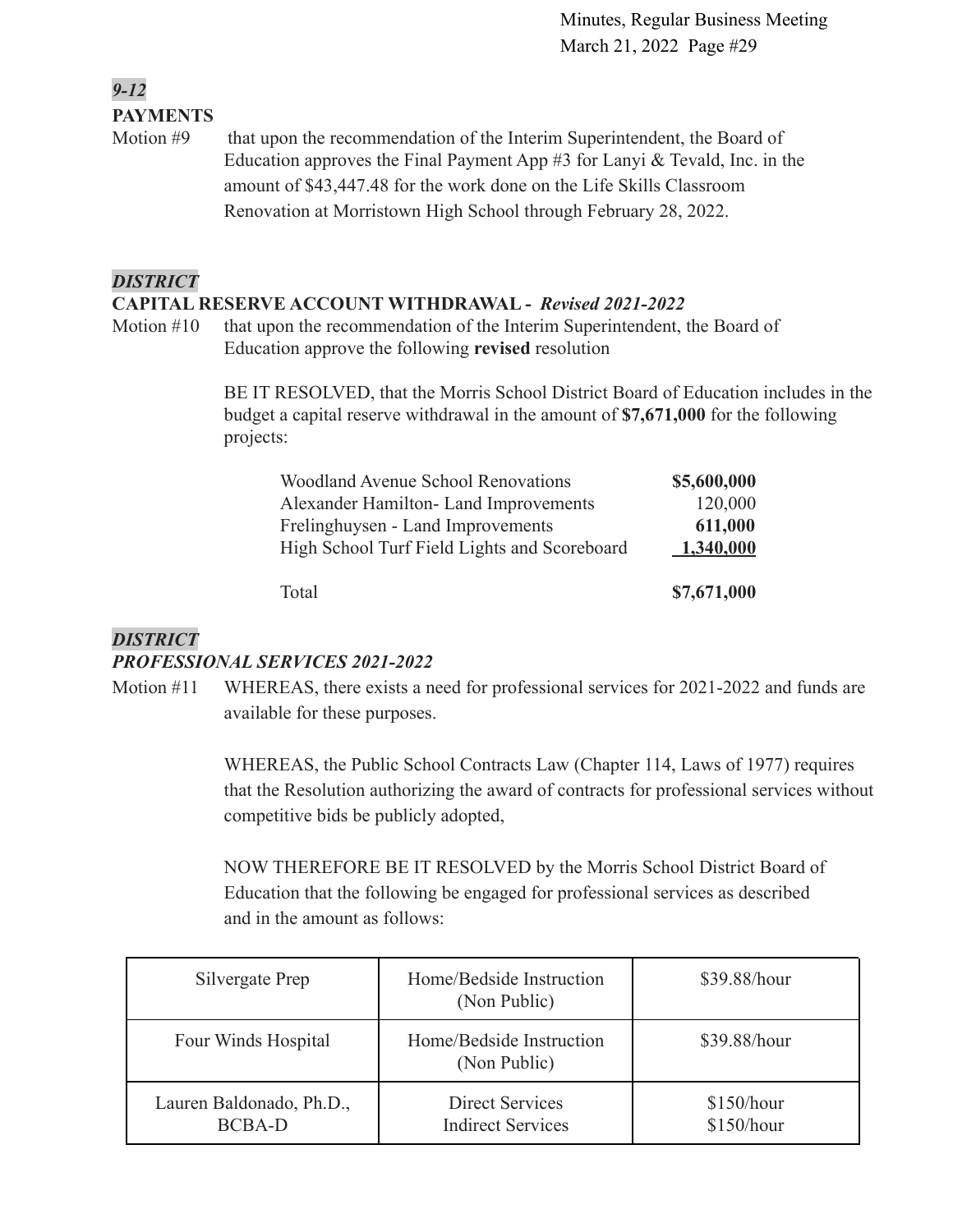### *TRAVEL & REIMBURSEMENT*

Motion #12 that upon the recommendation of the Interim Superintendent, the Board of Education approve the following resolution:

> WHEREAS, employees are attending conferences, conventions, staff training seminars or workshops as depicted on [attachment:](https://drive.google.com/file/d/1XMBa9boo26F8qLe2iXwe2hxl8XibO5O9/view?usp=sharing) and

WHEREAS, the attendance at stated functions was previously approved by the chief school administrator as work related and within the scope of the work responsibilities of the attendees; and

WHEREAS, the attendance at the functions was approved as critical to the instructional needs of the school district or furthering the efficient operation of the school district; and

WHEREAS, the travel and related expenses particular to attendance at these functions are in compliance with the state travel payment guidelines established by the Department of Treasury and with guidelines established by the Federal Office of Management and Budget; be it

RESOLVED, that the board approves the travel and related expenses particular to attendance at these functions.

### *DISTRICT*

### **PRELIMINARY BUDGET**

### *SUBMISSION OF PRELIMINARY BUDGET 2022-2023*

Motion #13 that upon the recommendation of the Interim Superintendent, the Board of Education approve the following resolution:

BE IT RESOLVED that the preliminary budget be approved for the 2022-2023 School Year using the 2022-2023 state aid figures and the Secretary of the Board of Education be authorized to submit to the Executive County Superintendent for approval in accordance with N.J.S.A. 18A:7F-5 and 18A:&F-6:

|                                                                                                                               | <b>GENERAL</b><br><b>FUND</b> | <b>SPECIAL</b><br><b>REVENUES</b> | <b>TOTAL</b>  |
|-------------------------------------------------------------------------------------------------------------------------------|-------------------------------|-----------------------------------|---------------|
| <b>2022-2023 Total Expenditures</b> \$121,431,629                                                                             |                               | \$16,847,335                      | \$138,278,964 |
| <b>Less: Anticipated Revenues</b> $\langle \$ 22,601,797 \rangle \langle \$ 16,847,335 \rangle \langle \$ 39,449,132 \rangle$ |                               |                                   |               |
| <b>Taxes to be Raised</b>                                                                                                     | \$98,829,832                  | $\delta$ 0                        | \$98,829,832  |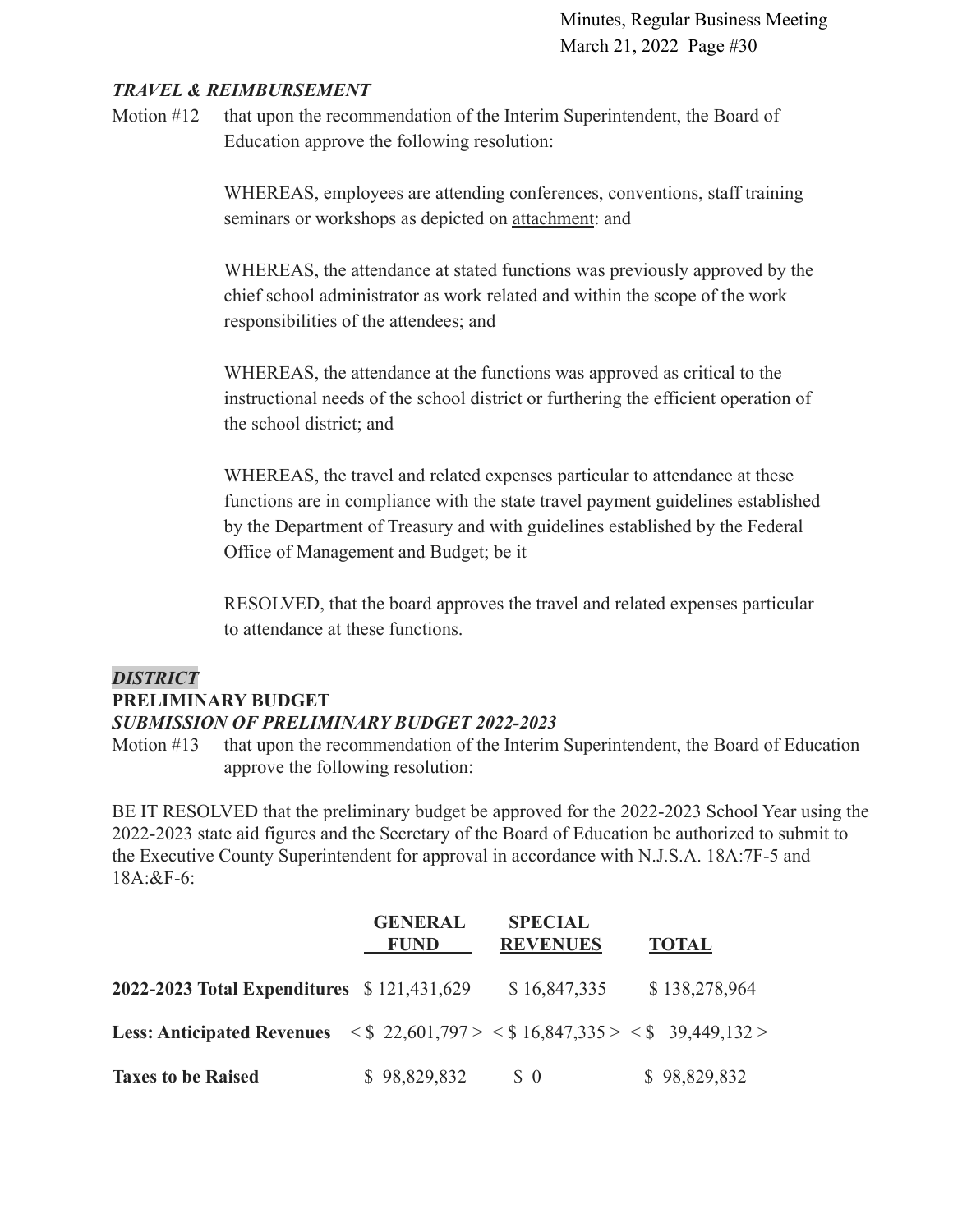BE IT FURTHER RESOLVED, the Secretary of the Board of Education be authorized to advertise said preliminary budget in the Daily Record in accordance with the form suggested by the New Jersey Department of Education and according to law;

BE IT FURTHER RESOLVED, a public hearing on the budget for the 2022-2023 school year will be held at Morristown High School on April 25, 2022 at 7:30pm.

### **CAPITAL RESERVE ACCOUNT WITHDRAWAL**

Motion #14 that upon the recommendation of the Interim Superintendent, the Board of Education approve the following resolution

BE IT RESOLVED, that the Morris School District Board of Education includes in the budget a capital reserve withdrawal in the amount of \$2,000,000 for the following projects:

Woodland Avenue School Partial Roof Replacement \$2,000,000

### **PROFESSIONAL SERVICES 2022-2023**

Motion #15 WHEREAS, pursuant to N.J.A.C. 6A:23A:5.2 (a) a board of education must establish a maximum dollar limit for professional services and public relations, as defined in N.J.A.C. 6A:23A:9.3-14

> NOW, THEREFORE, BE IT RESOLVED, that the Morris Board of Education hereby establishes the following maximums for the 2022-2023 school year as follows

| Architecture/Engineering * | \$179,000 |
|----------------------------|-----------|
| Legal                      | 281,000   |
| Audit                      | 44,300    |
| Private Investigator       | 35,000    |
| Physician                  | 78,000    |
|                            |           |
| Total                      | \$617,300 |

BE IT FURTHER RESOLVED, that the School Business Administrator track and record these costs to ensure that the maximum amount is not exceeded.

\* Does not include projects funded through Capital Reserve.

### **MAXIMUM TRAVEL**

Motion #16 WHEREAS, pursuant to N.J.A.C. 6A:23A-7.3, the Morris School District Board of Education must establish a maximum travel dollar limit for travel expenditure, as defined in N.J.A.C. 6A:23A-7.1 et seq.,

> BE IT RESOLVED that the Board of Education includes in the tentative budget a maximum travel expenditure supported by State and local funds in the amount of **\$148,593** for the 2022-2023 school year. The maximum travel expenditure amount supported by State and local funds for the 2021-2022 school year is **\$144,482**, of which **\$12,774** has been spent and **\$5,729** is encumbered as of March 15, 2022.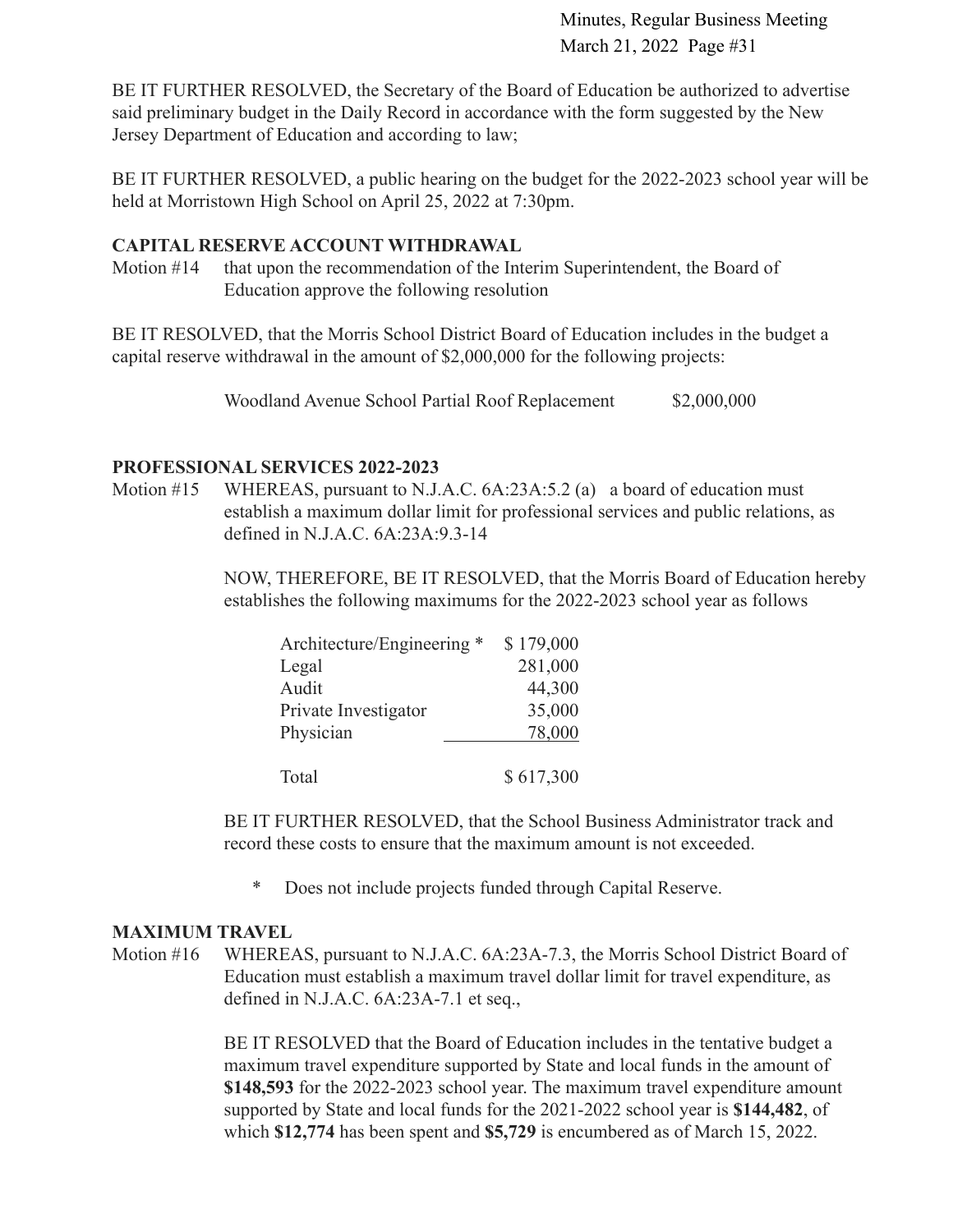WHEREAS, the Board of Education resolution did not address the election to exclude travel expenditures supported by federal funds from the maximum travel expenditure amount; and

BE IT RESOLVED that the Morris School District Board of Education hereby elects to exclude federal travel expenditures supported by federal funds from the maximum travel expenditure amount and reaffirms the maximum travel expenditure amount for the 2022-2023 school year to be **\$ 148,593.**

### **TRAVELAND RELATED EXPENSE REIMBURSEMENT**

Motion #17 WHEREAS, The Board of Education recognizes school staff and Board members will incur travel expenses related to and within the scope of their current responsibilities and for travel that promotes the delivery of instruction or furthers the efficient operation of the school district;

> AND, N.J.A.C. 6A:23A Subchapter 7 requires Board members to receive approval of these expenses by a majority of the full voting membership of the Board and staff members to receive prior approval of these expenses by the Superintendent of Schools and a majority of the full voting membership of the Board;

AND, a board of education may establish, for regular district business travel only, an annual school year threshold of \$150 per staff member where prior Board approval shall not be required unless this annual threshold for a staff member is exceeded in a given school year (July 1 through June 30);

AND, travel and related expenses not in compliance with N.J.A.C. 6A:23A Subchapter 7 but deemed by the board of education to be necessary and unavoidable as noted on the approved Board of Education Out of District Travel and Reimbursement Forms;

BE IT RESOLVED, the Board of Education approves all travel not in compliance with N.J.A.C. 6A:23A Subchapter 7 as being necessary and unavoidable as noted on the approved Board of Education Out of District Travel and Reimbursement Forms; and

BE IT FURTHER RESOLVED, the Board of Education includes in the tentative budget travel and related expense reimbursements in accordance with N.J.A.C. 6A:23A Subchapter 7, to a maximum expenditure of **\$148,593** for all staff and board members for the 2022-2023 school year. The School Business Administrator/Board Secretary shall track and record these costs to ensure that the maximum amount is not exceeded.

### **PRESCHOOL EDUCATION AID BUDGET**

Motion #18 that upon the recommendation of the Interim Superintendent, the Board of Education approves the submission of the 2022-2023 Preschool Education Aid grant in the amount of \$9,878,337 to the Department of Education, Division of Early Childhood Education. The grant includes \$981,032 district funds to support students with disabilities in the General Education classroom.